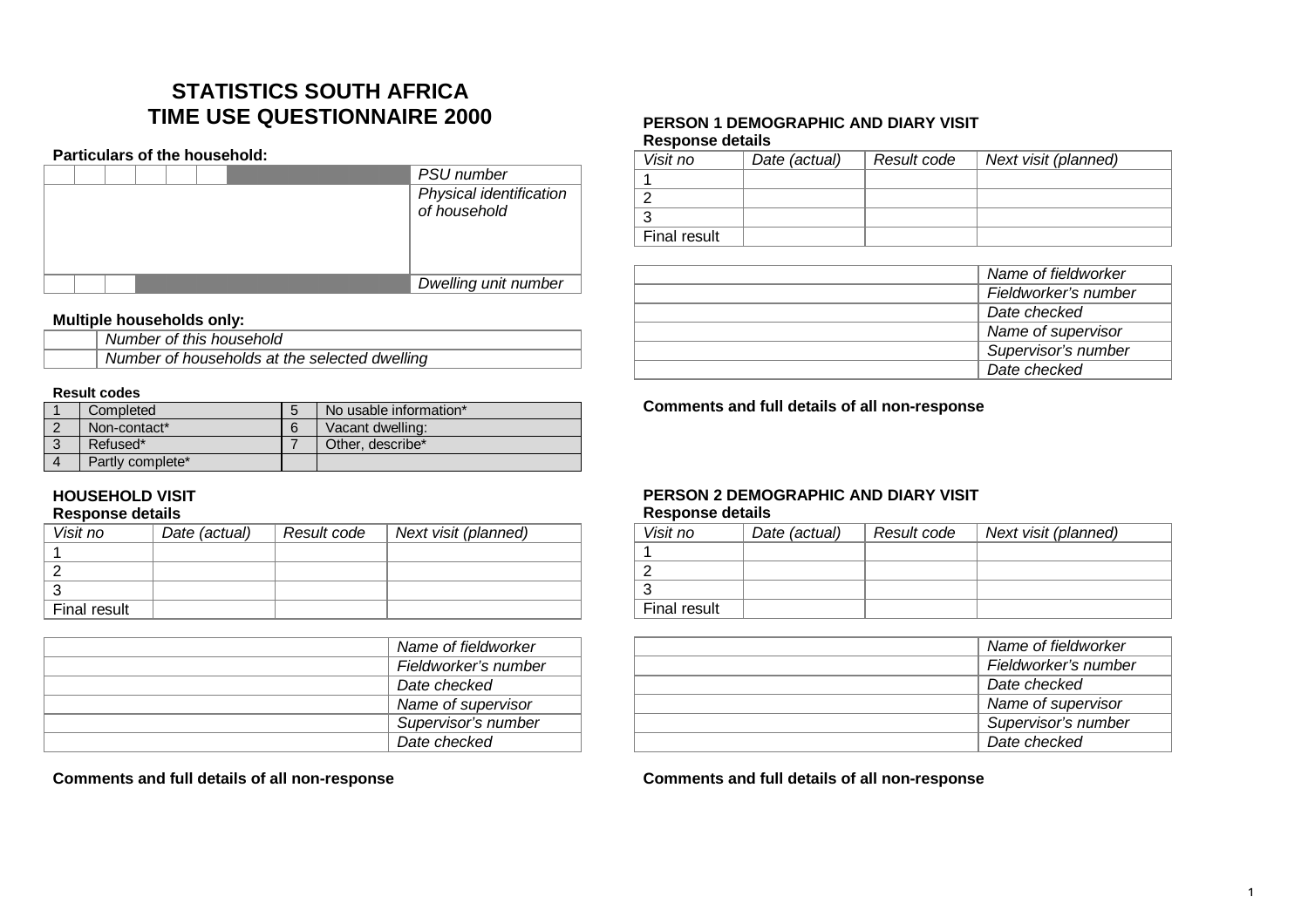## **SECTION 1: HOUSEHOLD QUESTIONNAIRE**

## **Time started this section (hour : minutes)**

*Note to interviewer: Ask these questions of a responsible adult member of the household*.

### **1.1 What type of dwelling does the household occupy (main dwelling if more than one)?** *(Do not read out options)*

| -01 | HOUSE OR BRICK STRUCTURE ON A SEPARATE STAND OR YARD   |
|-----|--------------------------------------------------------|
| -02 | TRADITIONAL DWELLING/HUT/STRUCTURE MADE OF TRADITIONAL |
|     | MATERIALS                                              |
| -03 | FLAT IN A BLOCK OF FLATS                               |
| -04 | TOWN/CLUSTER/SEMI-DETACHED HOUSE                       |
| 05  | HOUSE/FLAT/ROOM IN BACKYARD                            |
|     |                                                        |

06 | INFORMAL DWELLING IN BACKYARD/SHACK IN BACKYARD

| ່ 07 | INFORMAL DWELLING/SHACK ELSEWHERE E.G. IN INFORMAL<br>I SETTLEMENT OR TRADITIONAL AREA |
|------|----------------------------------------------------------------------------------------|
|      |                                                                                        |
|      | ROOM(S)/GARAGE NOT IN BACKYARD BUT ON A SHARED PROPERTY                                |

| 09  | CARAVAN/TENT    |
|-----|-----------------|
| -10 | OTHER, SPECIFY: |

#### **1.2 Does this household have the use of:\***

| Yes | No |                                       |
|-----|----|---------------------------------------|
|     | 2  | a washing machine                     |
|     | 2  | a vacuum cleaner                      |
|     | 2  | a refrigerator                        |
|     | 2  | a telephone (include cellular phones) |
|     | 2  | an electric or gas stove              |
|     | 2  | a television                          |
|     | 2  | a radio                               |
|     | 2  | a car                                 |
|     | 2  | a clock                               |

## **1.3 What is the main source of energy/fuel for this household for cooking,**

**heating and lighting?** *(Do not read out options. Mark one option for each of the three uses.)\**

| Cooking | Heating | Lighting |                     |
|---------|---------|----------|---------------------|
|         |         |          | <b>ELECTRICITY</b>  |
| 2       | 2       | 2        | GAS                 |
| 3       | 3       | 3        | <b>PARAFFIN</b>     |
|         |         |          | <b>WOOD</b>         |
| 5       | 5       | 5        | <b>COAL</b>         |
| հ       | 6       | հ        | <b>CANDLES</b>      |
|         |         |          | <b>ANIMAL DUNG</b>  |
| 8       | 8       | 8        | <b>SOLAR ENERGY</b> |
| 9       | 9       | 9        | OTHER, SPECIFY:     |
|         |         |          | <b>NONE</b>         |

## *If any of the answers to above are 4 or 7, continue. Otherwise go to Q1.6.*

## **1.4 How far is the wood/dung from the dwelling?\***

|                | -                       |
|----------------|-------------------------|
|                | LESS THAN 100 M         |
| $\overline{2}$ | 100 M - LESS THAN 200 M |
| 3              | 200 M - LESS THAN 500 M |
| $\overline{4}$ | 500 M - LESS THAN 1 KM  |
| -5             | 1 KM OR MORE            |

## **1.5 Are the persons who usually collect wood/dung:**

| Mostly males (men and/or boys)      |
|-------------------------------------|
| Mostly females (women and/or girls) |
| Equally males and females           |

## **1.6 What is the household's main source of water?**

| 01 | PIPED (TAP) WATER IN DWELLING (go to Q1.9)        |
|----|---------------------------------------------------|
| 02 | PIPED (TAP) WATER ON SITE OR IN YARD (go to Q1.9) |
| 03 | PUBLIC TAP                                        |
| 04 | WATER-CARRIER/TANKER                              |
| 05 | BOREHOLE ON SITE (go to Q1.9)                     |
| 06 | BOREHOLE OFF SITE/COMMUNAL                        |
| 07 | RAIN-WATER TANK ON SITE (go to Q1.9)              |
| 08 | <b>FLOWING WATER/STREAM</b>                       |
| 09 | DAM/POOL/STAGNANT WATER                           |
| 10 | WELL                                              |
| 11 | <b>SPRING</b>                                     |
| 12 | <b>VENDOR (PERSON SELLING WATER)</b>              |
| 13 | OTHER, SPECIFY:                                   |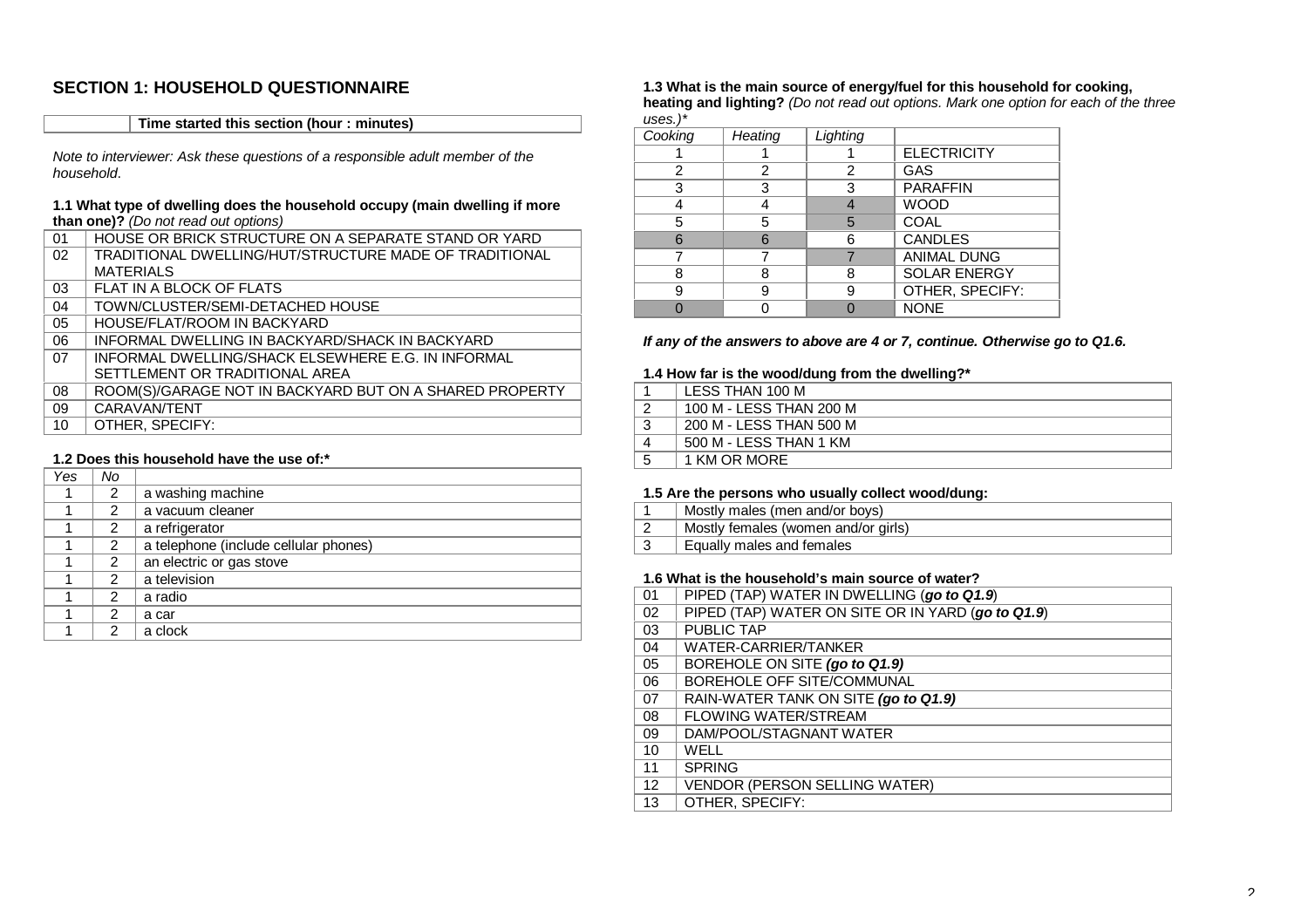### **1.7 How far is the water source from the dwelling?\***

|   | LESS THAN 100 M         |
|---|-------------------------|
| 2 | 100 M - LESS THAN 200 M |
| 3 | 200 M - LESS THAN 500 M |
| 4 | 500 M - LESS THAN 1 KM  |
| 5 | 1 KM OR MORE            |
|   |                         |

### **1.8 Are the persons who usually collect water?**

| Mostly males (men and/or boys)      |
|-------------------------------------|
| Mostly females (women and/or girls) |
| Equally males and females           |

## **1.9 Are any of the following public transport services within a 30 minute (2 km) walk of this dwelling?**

| Yes | No | Don't know |              |
|-----|----|------------|--------------|
|     |    |            | Train        |
|     |    |            | Bus          |
|     |    |            | Minibus taxi |

### **1.10 Are any of the following facilities within a 30 minute (2 km) walk of this dwelling?** *(Include mobile services)*

| Yes | No | Don't know |                                      |
|-----|----|------------|--------------------------------------|
|     |    |            | Primary school                       |
|     |    |            | Secondary school                     |
|     |    |            | Clinic/hospital                      |
|     |    |            | Shop where basic foods can be bought |

## **1.11 From which of the following sources does the household usually receive money***? (Answer Yes for all which apply)\**

| Yes | No |                                                                                 |
|-----|----|---------------------------------------------------------------------------------|
|     | 2  | Wages/salaries                                                                  |
|     | 2  | Earnings from own business or farm                                              |
|     | 2  | State grants (old age pension, child support, disability, foster care<br>grant) |
|     | 2  | Private pension                                                                 |
|     | 2  | Unemployment insurance fund                                                     |
|     | 2  | Investments                                                                     |
|     | 2  | Remittances from people outside the household                                   |
|     | 2  | Private maintenance (from ex-spouse or father of children)                      |
|     | 2  | Other, specify:                                                                 |

#### **1.12 Which one of the above sources usually provides the most money for the household?** *(Choose only one source)\**

| 1              | <b>WAGES/SALARIES</b>                                     |
|----------------|-----------------------------------------------------------|
| 2              | EARNINGS FROM OWN BUSINESS OR FARM                        |
| 3              | STATE GRANTS (OLD AGE PENSION, CHILD SUPPORT, DISABILITY, |
|                | <b>FOSTER CARE GRANT)</b>                                 |
| $\overline{4}$ | PRIVATE PENSION                                           |
| -5             | UNEMPLOYMENT INSURANCE FUND                               |
| -6             | <b>INVESTMENTS</b>                                        |
| $\overline{7}$ | REMITTANCES FROM PEOPLE OUTSIDE THE HOUSEHOLD             |
| 8              | PRIVATE MAINTENANCE (FROM EX-SPOUSE OR FATHER OF          |
|                | CHILDREN)                                                 |
| 9              | OTHER, SPECIFY:                                           |
|                |                                                           |

#### **1.13 What is the usual total monthly income of this household (including all sources):\***

|    | -------                                 |
|----|-----------------------------------------|
|    | $R0 - R399$                             |
| 2  | R400 - R799                             |
| 3  | R800 - R1 199                           |
| 4  | R <sub>1</sub> 200 - R <sub>1</sub> 799 |
| 5  | R <sub>1</sub> 800 - R <sub>2</sub> 499 |
| 6  | R <sub>2</sub> 500 - R <sub>4</sub> 999 |
| 7  | R5 000 - R9 999                         |
| 8  | R <sub>10</sub> 000 or more             |
| 9  | <b>DON'T KNOW</b>                       |
| 10 | <b>REFUSAL</b>                          |

**Who are the people who usually stay in this dwelling at least four nights a week? Please tell me about all of them, from the oldest to the youngest. All the people you mention must have been here at some time in the last 30 days. You should also include any visitors who have been here for 30 days or longer.**

*Note to interviewer. It is very important to list household members in order from the oldest to youngest. Use the second block if there are more than 10 household members.*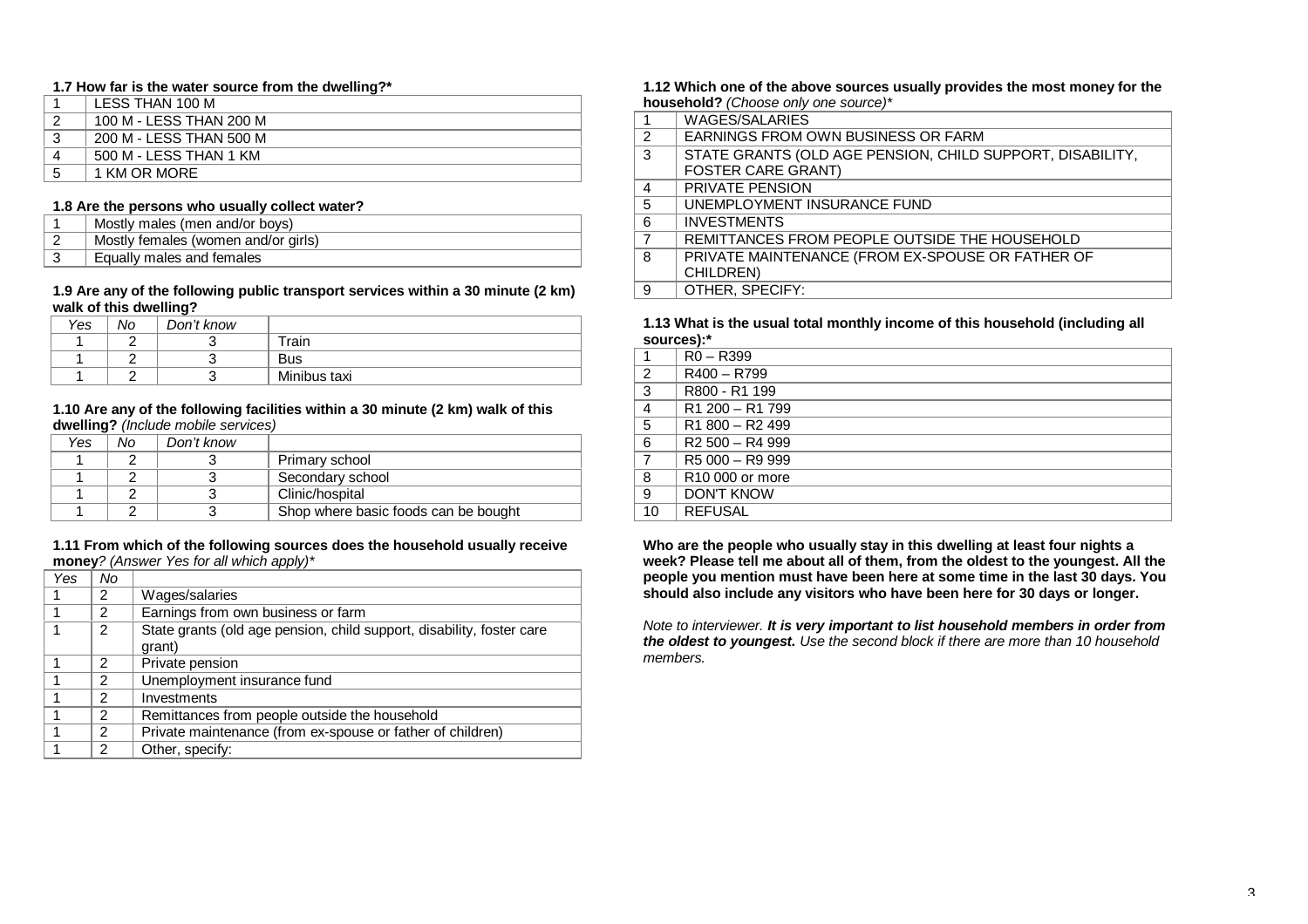|                                                                              | 1              | $\overline{2}$ | 3              | 4              | 5              | 6              | 7              | 8              | 9              | 10             |
|------------------------------------------------------------------------------|----------------|----------------|----------------|----------------|----------------|----------------|----------------|----------------|----------------|----------------|
| <b>First name and surname</b><br>(Write the names sideways in<br>the column) |                |                |                |                |                |                |                |                |                |                |
| 1.14 Is (the person):                                                        |                |                |                |                |                |                |                |                |                |                |
| $1 = Male$                                                                   | 1              | 1              | 1              | 1              | 1              | 1              | 1              | 1              | 1              | 1              |
| 2=Female                                                                     | $\overline{2}$ | 2              | $\overline{2}$ | $\overline{2}$ | $\overline{2}$ | 2              | 2              | $\overline{2}$ | $\overline{2}$ | $\overline{2}$ |
| 1.15 Age in completed<br>years*                                              |                |                |                |                |                |                |                |                |                |                |
| (Less than 1 year=0)                                                         |                |                |                |                |                |                |                |                |                |                |
| 1.16 Population group:*                                                      |                |                |                |                |                |                |                |                |                |                |
| $1 =$ African                                                                | 1              | 1              | 1              | 1              | 1              | 1              | 1              | 1              | 1              | 1              |
| 2=Coloured                                                                   | $\overline{c}$ | 2              | $\overline{2}$ | $\overline{2}$ | $\overline{c}$ | $\overline{2}$ | $\overline{2}$ | 2              | $\overline{a}$ | 2              |
| 3=Indian                                                                     | 3              | 3              | 3              | 3              | 3              | 3              | 3              | 3              | 3              | 3              |
| 4=White                                                                      | 4              | 4              | 4              | 4              | $\overline{4}$ | 4              | 4              | 4              | 4              | 4              |
| 5=Other                                                                      | 5              | 5              | 5              | 5              | 5              | 5              | 5              | 5              | 5              | 5              |

|                                                                          | 11 | 12                  | 13                  | 14                  | 15             | 16             | 17             | 18             | 19                  | 20 |
|--------------------------------------------------------------------------|----|---------------------|---------------------|---------------------|----------------|----------------|----------------|----------------|---------------------|----|
| First name and surname<br>(Write the names sideways<br>in the column)    |    |                     |                     |                     |                |                |                |                |                     |    |
| 1.14 ls (the person):<br>$1 = Male$<br>2=Female<br>1.15 Age in completed |    | 1<br>$\overline{2}$ | 1<br>$\mathfrak{p}$ | 1<br>$\overline{2}$ | 1<br>2         | 2              | $\overline{2}$ | 1<br>2         | 1<br>$\mathfrak{p}$ | 2  |
| years*<br>(Less than 1 year=0                                            |    |                     |                     |                     |                |                |                |                |                     |    |
| 1.16 Population group:*                                                  |    |                     |                     |                     |                |                |                |                |                     |    |
| $1 =$ African                                                            | 1  | 1                   | 1                   | 1                   | 1              |                |                | 1              |                     |    |
| 2=Coloured                                                               | 2  | 2                   | $\overline{2}$      | $\overline{2}$      | $\overline{2}$ | $\overline{2}$ | $\overline{2}$ | $\overline{2}$ | $\overline{2}$      | 2  |
| 3=Indian                                                                 | 3  | 3                   | 3                   | 3                   | 3              | 3              | 3              | 3              | 3                   | 3  |
| 4=White                                                                  | 4  | 4                   | $\overline{4}$      | 4                   | 4              | 4              | 4              | 4              | 4                   | 4  |
| 5=Other                                                                  | 5  | 5                   | 5                   | 5                   | 5              | 5              | 5              | 5              | 5                   | 5  |

**1.17 Who is the person who does the most housework?\*** *(Indicate household member by grid number from table above. If the main person responsible for housework is not a member of the household, put code 88]*

MAIN PERSON RESPONSIBLE FOR DOING HOUSEWORK

## *1.18 Member number (from table above) of main respondent to this section of the questionnaire:*

MAIN RESPONDENT TO THIS SECTION OF THE QUESTIONNAIRE

## *1.19 Language in which the interview was conducted:*

|    | ີ                 |
|----|-------------------|
| 1  | <b>AFRIKAANS</b>  |
| 2  | <b>ENGLISH</b>    |
| 3  | <b>ISINDEBELE</b> |
| 4  | <b>ISIXHOSA</b>   |
| 5  | <b>ISIZULU</b>    |
| 6  | <b>SEPEDI</b>     |
| 7  | <b>SESOTHO</b>    |
| 8  | <b>SISWATI</b>    |
| 9  | <b>SETSWANA</b>   |
| 10 | <b>TSIVENDA</b>   |
| 11 | <b>XITSONGA</b>   |
| 12 | <b>OTHER</b>      |
|    |                   |

## *1.20 Did you use an interpreter during the interview?*

| ≚es |  |  |  |  |
|-----|--|--|--|--|
|     |  |  |  |  |
|     |  |  |  |  |

*Note to interviewer: You must now select the two individuals who will be respondents for the demographic questionnaires and time use diaries using the grid in your manual. The two individuals must be selected from among all household members who are 10 years of age or older.*

## *1.21 Which two members must be selected?\**

| Number of eligible people in this household                                 |
|-----------------------------------------------------------------------------|
| This is the ??th household with this number of eligible people in my sample |

## *1.22 Who are the selected members?\**

|                             | Household member number (column in<br>grid above) |
|-----------------------------|---------------------------------------------------|
| MEMBER SELECTED AS PERSON 1 |                                                   |
| MEMBER SELECTED AS PERSON 2 |                                                   |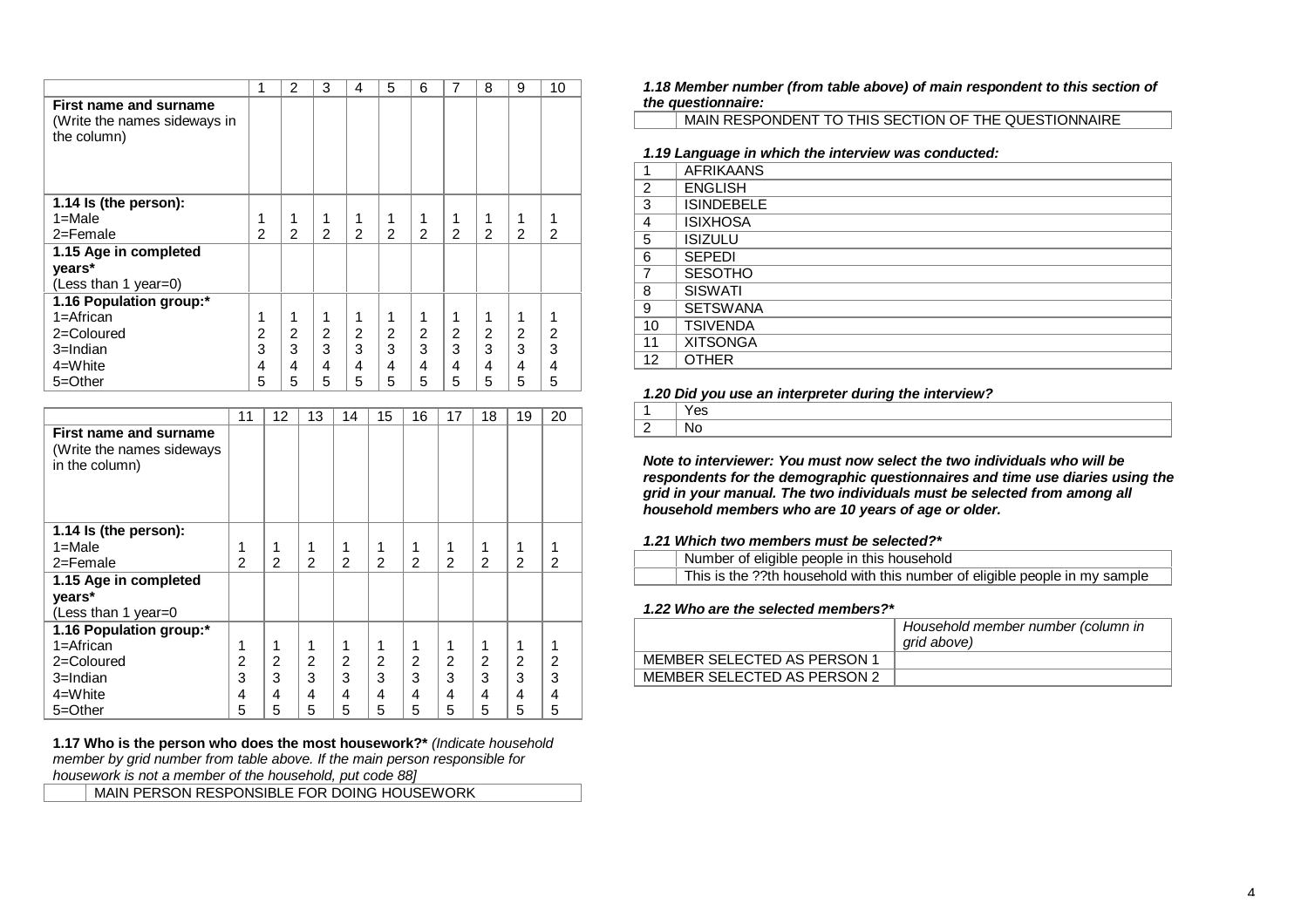**1.23a What is the relationship of (selected person 1) to all the other members of the household?\***

**1.23b What is the relationship of (selected person 2) to all the other members of the household?\***

*For each of the two individuals selected, indicate their relationship to all the other members of the household. For example, if selected person 1 is the son of household member 1, put code 2 in column 1 in the row for selected person 1.*

|                   | c               |    |    | 5     |                    |    |    |
|-------------------|-----------------|----|----|-------|--------------------|----|----|
| Selected person 1 |                 |    |    |       |                    |    |    |
| Selected person 2 |                 |    |    |       |                    |    |    |
|                   | 12 <sup>°</sup> | 13 | 14 | $+15$ | $.16$ <sup>+</sup> | 18 | 20 |
| Selected person 1 |                 |    |    |       |                    |    |    |
| Selected person 2 |                 |    |    |       |                    |    |    |

## **Code Relationship**

- 1 Husband/wife/partner<br>2 Son/daughter/stepchil
- 2 Son/daughter/stepchild/foster or adopted child
- 3 Brother/sister<br>4 Father/mother
- 4 Father/mother<br>5 Grandparent of
- 5 Grandparent or great-grandparent
- **Grandchild**
- 7 Other relative (e.g. in-law or aunt/uncle)
- 8 Non-related person
- 9 Self

*Time when finished this section (hour : minutes)*

## **SECTION 2: PERSON 1 DEMOGRAPHIC QUESTIONNAIRE**

## *Time when started this section (hour : minutes)*

## **2.1 How old are you?** *(in completed years)*

Age in completed years

#### *2.2 Is the person:*

## **2.3 Are you:\***

|   | African  |
|---|----------|
|   | Indian   |
| ົ | Coloured |
|   | White    |
|   | Other    |

### **2.4 What is the highest school grade/class/standard that you passed?\***

| 0              | <b>NONE</b>                        |
|----------------|------------------------------------|
| 1              | <b>GRADE 1/SUB A</b>               |
| $\overline{2}$ | <b>GRADE 2/SUB B</b>               |
| 3              | <b>GRADE 3/STANDARD 1</b>          |
| 4              | <b>GRADE 4/STANDARD 2</b>          |
| 5              | <b>GRADE 5/STANDARD 3</b>          |
| 6              | <b>GRADE 6/STANDARD 4</b>          |
| 7              | <b>GRADE 7/STANDARD 5</b>          |
| 8              | <b>GRADE 8/STANDARD 6/FORM 1</b>   |
| 9              | GRADE 9/STANDARD 7/FORM 2          |
| 10             | GRADE 10/STANDARD 8/FORM 3         |
| 11             | GRADE 11/STANDARD 9/FORM 4         |
| 12             | GRADE 12/STANDARD 10/FORM 5/MATRIC |

## **2.5 Have you completed studies after leaving school?** *(Only include courses of at least six months duration)*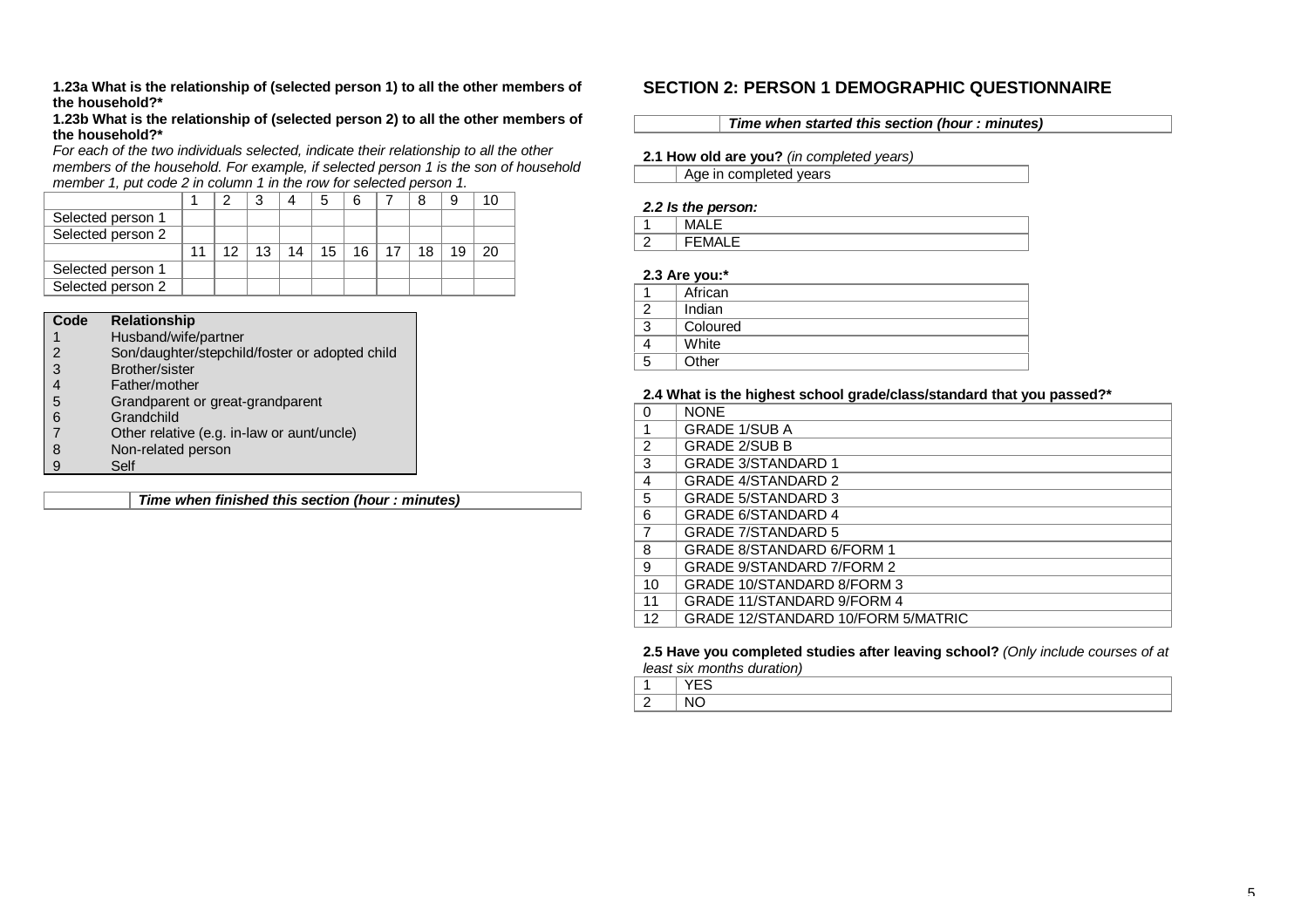### **2.6 What is your current marital status?** (*Read out all options and ask person which category best describes them)\**

| Never married                                  |
|------------------------------------------------|
| Married or living together as husband and wife |
| Widowed                                        |
| Divorced or separated                          |

## **2.7 How many children aged under 18 years do you have who are still living?\***

| Your children under 18 years who still living |
|-----------------------------------------------|
|-----------------------------------------------|

## *If no children under 18 years, go to Q2.11*

### **2.8 How many of these children under 18 years are living in this household?\***

Your children under 18 years living in this household

### **2.9 How many children aged under 7 years do you have who are still living?\***

Your children under 7 years who still living

## *If no children under 7 years, go to Q2.11*

### **2.10 How many of these children under 7 years are living in this household?\***

Your children under 7 years living in this household

## **2.11 In the last seven days, did you do any of the following activities? Did you:\***

| Yes | No             |                                                                    |
|-----|----------------|--------------------------------------------------------------------|
|     | 2              | do any kind of business, big or small, for yourself                |
|     | 2              | help unpaid in a family business                                   |
|     | 2              | do any work on a household plot, food garden, kraal                |
|     | 2              | catch any fish or wild animals for food or sale                    |
|     | 2              | do domestic work for another household for payment in cash or kind |
|     | $\overline{2}$ | do any other work for wage, salary, piecework pay, commission or   |
|     |                | payment in kind                                                    |

*If YES to any of the above, go to Q2.15.*

## **2.12 Do you have a job, business or other economic activity that you will definitely return to?**

|   | to Q2.15) |
|---|-----------|
| - |           |

## **2.13 Do you want to do any of the activities that I asked you about?**

| YES (including maybe)<br>. |
|----------------------------|
| NO (Go to Q2.17)           |

## **2.14 If the work or activity were available, when would you be able to start?**

| WITHIN A WEEK (SEVEN DAYS)       |
|----------------------------------|
| WITHIN TWO WEEKS (FOURTEEN DAYS) |
| WITHIN FOUR WEEKS (A MONTH)      |
| LATER THAN FOUR WEEKS FROM NOW   |
|                                  |

## **2.15 In the last four weeks have you taken any action to look for any of the types of work or start a business?\***

| A           | <b>YES</b> (Go to Q2.17) |
|-------------|--------------------------|
| $\sim$<br>∠ | . NG                     |

## **2.16 What was your main reason for not looking for work?** *(Choose only one)*

| $\mathbf{1}$   | IN EDUCATION OR TRAINING                             |
|----------------|------------------------------------------------------|
| $\overline{2}$ | RETIRED OR TOO OLD TO WORK                           |
| 3              | DISABLED AND UNABLE TO WORK                          |
| $\overline{4}$ | HAVE GIVEN UP HOPE OF FINDING WORK                   |
| 5              | RESPONSIBLE FOR HOUSEWORK, LOOKING AFTER CHILDREN OR |
|                | <b>OTHER PERSONS</b>                                 |
| 6              | SATISFIED WITH CURRENT WORK                          |
| 7              | OTHER, SPECIFY:                                      |
|                |                                                      |

**2.17** *(If worked in the last seven days)* **What kind of work did you do in the last seven days?**

*(If not working in last seven days)* **What kind of work did you do in your last work activity?**

*(If never worked, write "NEVER WORKED" and go to Q2.23)*

*[Write the person's occupation or job title. Write at least two words e.g. car salesperson, fruit and vegetable seller]\**

## **2.18 What were your main tasks or duties in this work activity?**

**2.19 What are/were the main goods and services produced by you (if selfemployed) or your place of work? What are/were the main functions?** *(Include the name of the place of work)*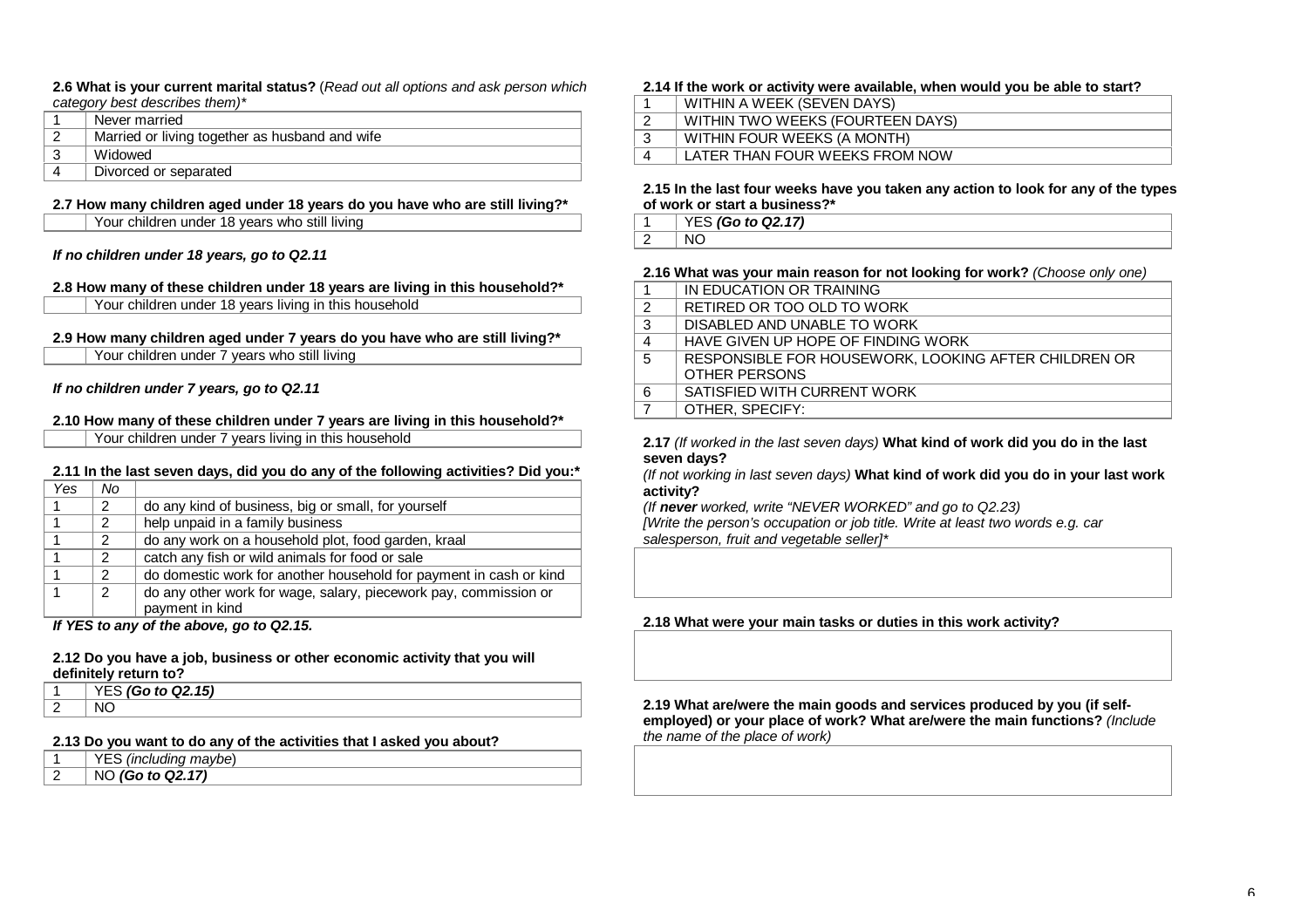## **2.20 Were you:\***

|   | Working for private household/s as a paid domestic worker, gardener or         |
|---|--------------------------------------------------------------------------------|
|   | security quard                                                                 |
| 2 | Working for someone else for pay in cash or kind                               |
| 3 | Working for yourself or for your family in a business/household plot with only |
|   | family workers                                                                 |
| 4 | Working for yourself or for your family in a business/household plot           |
|   | employing non-family workers                                                   |

## **2.21 How many other people besides you worked regularly in this business?\***

Number of other people working in the business

## **2.22 Would you call this business formal or informal?\***

|   | -----  |
|---|--------|
| - | ື<br>. |

## **2.23 What is your personal main source of income or support to meet your daily needs?** *(Do not read out options)\**

| 01 | WAGE/SALARY/PIECEWORK PAY/COMMISSION                       |
|----|------------------------------------------------------------|
| 02 | EARNINGS FROM OWN BUSINESS OR FARM                         |
| 03 | STATE GRANTS (OLD AGE PENSION, CHILD SUPPORT, DISABILITY,  |
|    | <b>FOSTER CARE)</b>                                        |
| 04 | <b>PRIVATE PENSION</b>                                     |
| 05 | UNEMPLOYMENT INSURANCE FUND                                |
| 06 | <b>INVESTMENTS</b>                                         |
| 07 | MONEY FROM OTHER HOUSEHOLD MEMBERS. INCLUDING SPOUSE       |
| 08 | REMITTANCES FROM PEOPLE OUTSIDE THE HOUSEHOLD              |
| 09 | PRIVATE MAINTENANCE (FROM EX-SPOUSE OR FATHER OF CHILDREN) |
| 10 | OTHER, SPECIFY:                                            |
| 11 | NO PERSONAL INCOME                                         |
|    |                                                            |

## **2.24 What is your usual total monthly personal income from all sources?\***

|                | No personal income                      |
|----------------|-----------------------------------------|
| 2              | R <sub>1</sub> - R <sub>500</sub>       |
| 3              | R501 - R1 000                           |
| 4              | R <sub>1</sub> 001 - R <sub>5</sub> 000 |
| 5              | R5 001 - R10 000                        |
| 6              | R10 001 plus                            |
| $\overline{7}$ | Payment only in kind                    |
| 8              | <b>DON'T KNOW</b>                       |
| 9              | <b>REFUSAL</b>                          |

## **2.25 Do you usually wear a watch or have a clock with you?\***

| ⌒<br><u>.</u> |  |  |
|---------------|--|--|
|               |  |  |

## *2.26 Language in which interview was conducted:*

| 1              | <b>AFRIKAANS</b>  |
|----------------|-------------------|
| 2              | <b>ENGLISH</b>    |
| 3              | <b>ISINDEBELE</b> |
| 4              | <b>ISIXHOSA</b>   |
| 5              | <b>ISIZULU</b>    |
| 6              | <b>SEPEDI</b>     |
| $\overline{7}$ | <b>SESOTHO</b>    |
| 8              | <b>SISWATI</b>    |
| 9              | <b>SETSWANA</b>   |
| 10             | <b>TSIVENDA</b>   |
| 11             | <b>XITSONGA</b>   |
| 12             | <b>OTHER</b>      |

## *2.27 Did you use an interpreter during the interview?*

|   |  |  | . . |  |
|---|--|--|-----|--|
| 4 |  |  |     |  |
| 2 |  |  |     |  |
|   |  |  |     |  |

## *2.28 Were any other people present during the interview?\**

| $\sqrt{2}$<br>, |  |
|-----------------|--|

*Time when finished this section (hour : minutes)*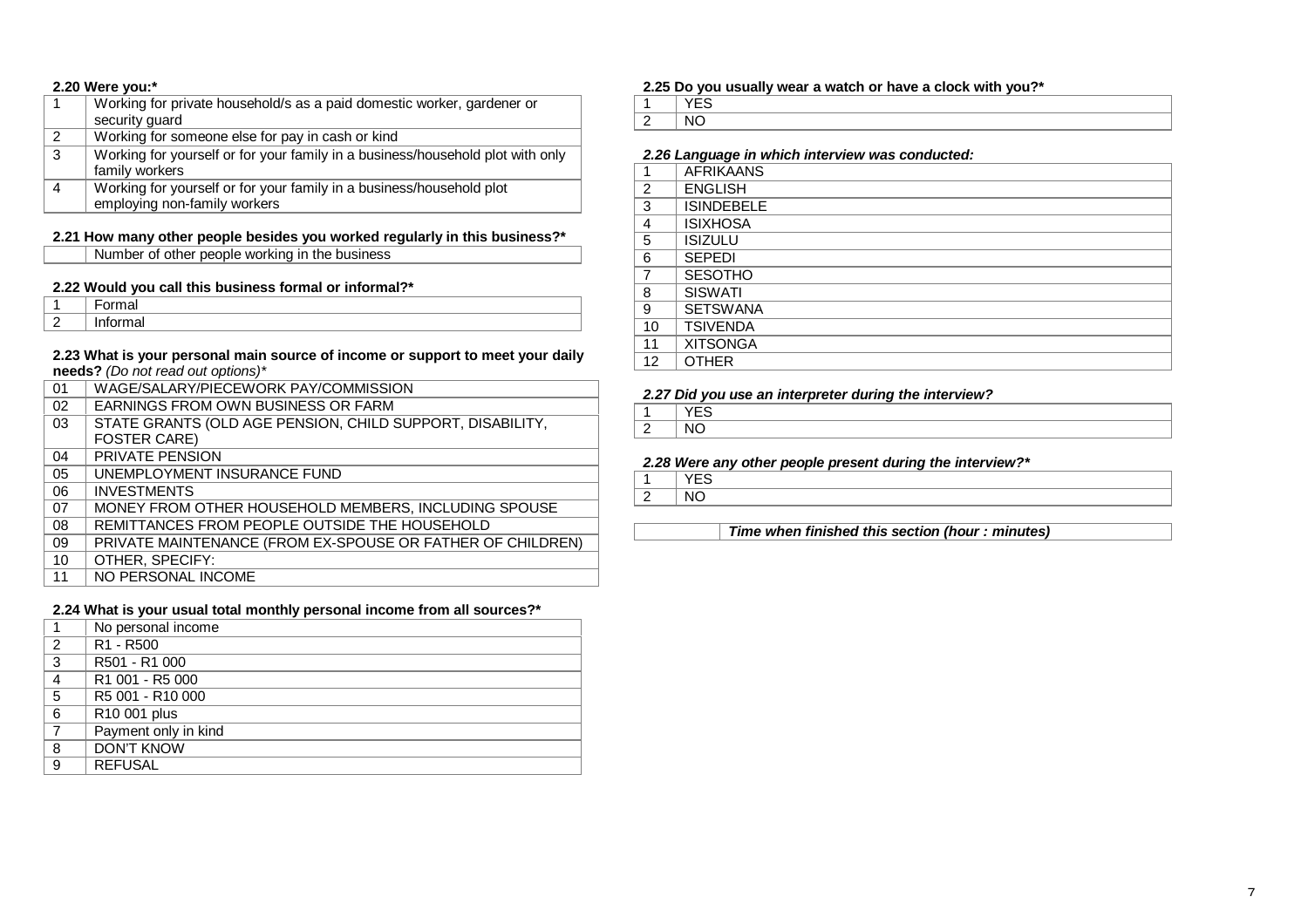## **SECTION 3: FIRST PERSON DIARY**

*Time when started this section (hour : minutes)*

*3.1 Date of day for which activities recorded: (This is the day before today)* Day | Month | Year

## *3.2 Day of the week for which activities recorded: (This is the day before today)*

|                | <b>MONDAY</b>   |
|----------------|-----------------|
| $\overline{2}$ | TUESDAY         |
| 3              | WEDNESDAY       |
| 4              | <b>THURSDAY</b> |
| 5              | <b>FRIDAY</b>   |
| 6              | <b>SATURDAY</b> |
|                | <b>SUNDAY</b>   |

**3.3 What were you doing yesterday morning between 4 o'clock and half past four?** *(Fill in activity in first line for time period)\**

**3.4 What else were you doing during that period?** *(Fill in activities on next two lines for the time period)\**

**3.5** *(If more than one activity mentioned)*: **Did you do the activities at the same time, or one after the other?** *(Fill in same time column)\**

**3.6 Where were you when you did the activity?** *(Fill in location columns)\**

*Note to interviewer: Repeat these questions for each half hour period. Fill in the description of each activity, the same time and location columns while with the respondent. Add the activity codes after the interview is finished.*

|                | <b>Location code 1</b>                                                                      |
|----------------|---------------------------------------------------------------------------------------------|
| $\mathbf 1$    | Own dwelling                                                                                |
| $\overline{2}$ | Someone else's dwelling                                                                     |
| 3              | Field farm or other agricultural workplace                                                  |
| $\overline{4}$ | Other workplace outside private dwelling                                                    |
| 5              | Educational establishment                                                                   |
| 6              | Public area <i>i.e.</i> not in a private dwelling workplace or educational<br>establishment |
| 7              | Travelling or waiting to travel                                                             |
| 8              | Other (specify)                                                                             |

|                | First person diary                |      |                                  |               |               |
|----------------|-----------------------------------|------|----------------------------------|---------------|---------------|
| Time<br>period | Description of activities         | Code | Same<br>time?                    | Location<br>1 | Location<br>2 |
|                | 1 to 3 activities per time period |      | Yes No                           |               |               |
| 04h00          |                                   |      | $\mathbf{1}$<br>$\overline{2}$   |               |               |
| to             |                                   |      | $\overline{1}$<br>$\overline{2}$ |               |               |
| 04h30          |                                   |      | 1<br>$\overline{2}$              |               |               |
| 04h30          |                                   |      | $\overline{c}$<br>1              |               |               |
| to             |                                   |      | $\overline{2}$<br>1              |               |               |
| 05h00          |                                   |      | 1<br>$\overline{2}$              |               |               |
| 05h00          |                                   |      | $\overline{2}$<br>$\mathbf{1}$   |               |               |
| to             |                                   |      | $\overline{2}$<br>$\mathbf{1}$   |               |               |
| 05h30          |                                   |      | $\overline{2}$<br>$\mathbf{1}$   |               |               |
| 05h30          |                                   |      | $\overline{2}$<br>1              |               |               |
| to             |                                   |      | $\overline{2}$<br>1              |               |               |
| 06h00          |                                   |      | $\overline{2}$<br>1              |               |               |
| 06h00          |                                   |      | $\mathbf{1}$<br>$\overline{2}$   |               |               |
| to             |                                   |      | $\overline{2}$<br>1              |               |               |
| 06h30          |                                   |      | $\overline{1}$<br>$\overline{2}$ |               |               |
| 06h30          |                                   |      | $\overline{c}$<br>1              |               |               |
| to             |                                   |      | $\overline{2}$<br>1              |               |               |
| 07h00          |                                   |      | 1<br>$\overline{2}$              |               |               |
| 07h00          |                                   |      | 1<br>$\overline{2}$              |               |               |
| to             |                                   |      | $\mathbf{1}$<br>$\overline{2}$   |               |               |
| 07h30          |                                   |      | 1<br>$\overline{2}$              |               |               |
| 07h30          |                                   |      | $\overline{2}$<br>1              |               |               |
| to             |                                   |      | $\overline{2}$<br>1              |               |               |
| 08h00          |                                   |      | 1<br>$\overline{2}$              |               |               |
| 08h00          |                                   |      | $\mathbf{1}$<br>$\overline{2}$   |               |               |
| to             |                                   |      | $\overline{2}$<br>1              |               |               |
| 08h30          |                                   |      | $\overline{2}$<br>1              |               |               |
| 08h30          |                                   |      | $\overline{2}$<br>1              |               |               |
| to             |                                   |      | $\overline{2}$<br>1              |               |               |
| 09h00          |                                   |      | 1<br>$\overline{2}$              |               |               |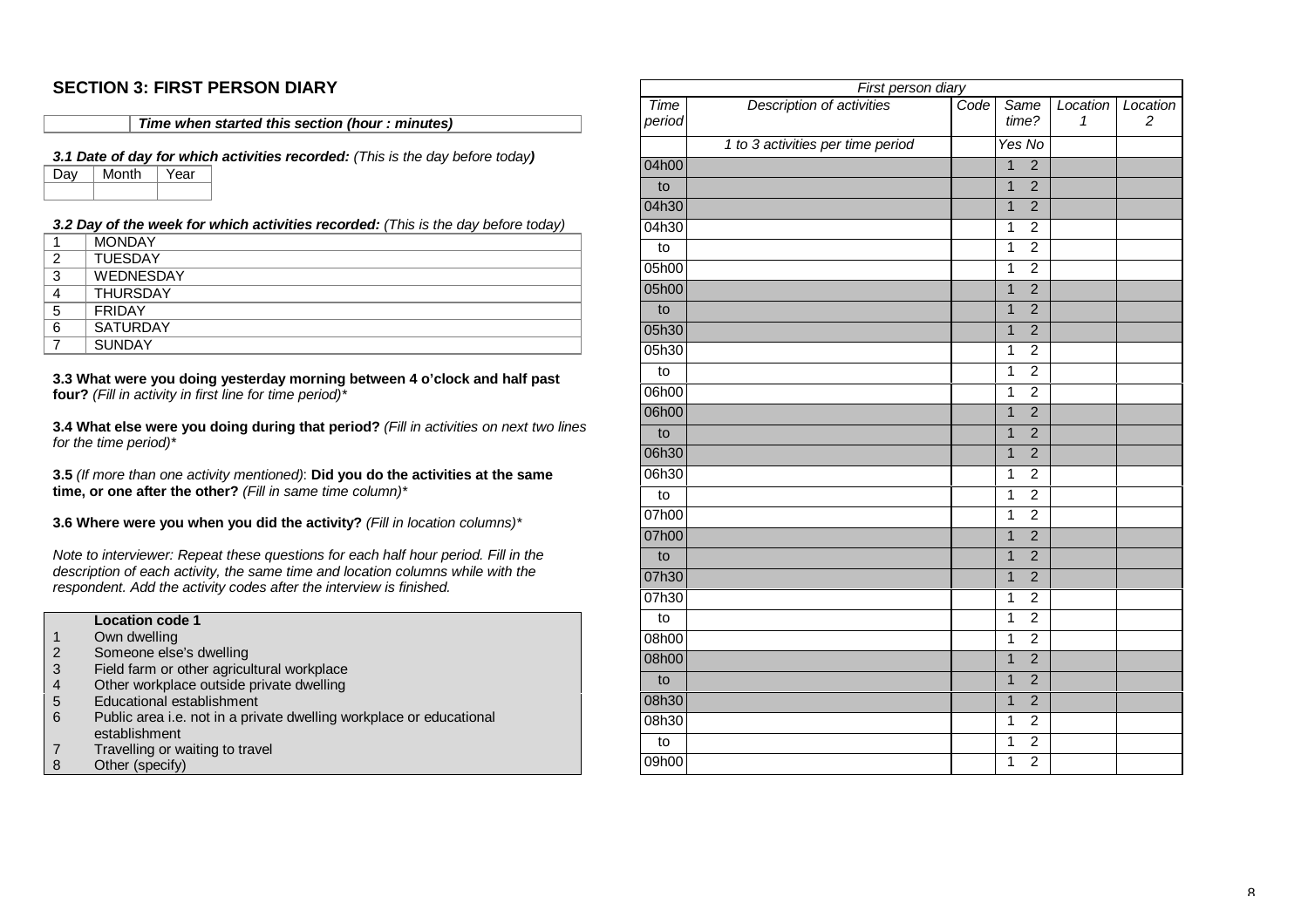|                | First person diary                |      |                                  |                          |                            |
|----------------|-----------------------------------|------|----------------------------------|--------------------------|----------------------------|
| Time<br>period | Description of activities         | Code | Same<br>time?                    | Location<br>$\mathcal I$ | Location<br>$\overline{2}$ |
|                | 1 to 3 activities per time period |      | Yes No                           |                          |                            |
| 09h00          |                                   |      | $\overline{1}$<br>$\overline{2}$ |                          |                            |
| to             |                                   |      | $\overline{1}$<br>$\overline{2}$ |                          |                            |
| 09h30          |                                   |      | $\overline{1}$<br>$\overline{2}$ |                          |                            |
| 09h30          |                                   |      | $\overline{c}$<br>1              |                          |                            |
| to             |                                   |      | $\overline{1}$<br>$\overline{2}$ |                          |                            |
| 10h00          |                                   |      | $\overline{2}$<br>$\overline{1}$ |                          |                            |
| 10h00          |                                   |      | $\overline{2}$<br>$\mathbf{1}$   |                          |                            |
| to             |                                   |      | $\overline{2}$<br>$\mathbf{1}$   |                          |                            |
| 10h30          |                                   |      | $\overline{1}$<br>$\overline{2}$ |                          |                            |
| 10h30          |                                   |      | $\overline{c}$<br>1              |                          |                            |
| to             |                                   |      | $\overline{1}$<br>$\overline{2}$ |                          |                            |
| 11h00          |                                   |      | $\overline{1}$<br>$\overline{2}$ |                          |                            |
| 11h00          |                                   |      | $\overline{1}$<br>$\overline{2}$ |                          |                            |
| to             |                                   |      | $\overline{1}$<br>$\overline{2}$ |                          |                            |
| 11h30          |                                   |      | $\overline{2}$<br>$\overline{1}$ |                          |                            |
| 11h30          |                                   |      | $\overline{c}$<br>1              |                          |                            |
| to             |                                   |      | $\overline{1}$<br>$\overline{2}$ |                          |                            |
| 12h00          |                                   |      | $\overline{2}$<br>$\mathbf{1}$   |                          |                            |
| 12h00          |                                   |      | $\overline{1}$<br>$\overline{2}$ |                          |                            |
| to             |                                   |      | $\overline{2}$<br>$\mathbf{1}$   |                          |                            |
| 12h30          |                                   |      | $\overline{1}$<br>$\overline{2}$ |                          |                            |
| 12h30          |                                   |      | 1<br>$\overline{c}$              |                          |                            |
| to             |                                   |      | $\overline{2}$<br>$\overline{1}$ |                          |                            |
| 13h00          |                                   |      | $\overline{2}$<br>$\mathbf{1}$   |                          |                            |
| 13h00          |                                   |      | $\overline{2}$<br>$\overline{1}$ |                          |                            |
| to             |                                   |      | $\overline{1}$<br>$\overline{2}$ |                          |                            |
| 13h30          |                                   |      | $\overline{2}$<br>$\overline{1}$ |                          |                            |
| 13h30          |                                   |      | $\overline{2}$<br>$\mathbf{1}$   |                          |                            |
| to             |                                   |      | $\overline{2}$<br>1              |                          |                            |
| 14h00          |                                   |      | $\overline{2}$<br>$\mathbf{1}$   |                          |                            |

|                | First person diary                |      |                                           |               |                            |
|----------------|-----------------------------------|------|-------------------------------------------|---------------|----------------------------|
| Time<br>period | Description of activities         | Code | Same<br>time?                             | Location<br>1 | Location<br>$\overline{c}$ |
|                | 1 to 3 activities per time period |      | Yes No                                    |               |                            |
| 14h00          |                                   |      | $\overline{1}$<br>$\overline{2}$          |               |                            |
| to             |                                   |      | $\overline{2}$<br>$\mathbf{1}$            |               |                            |
| 14h30          |                                   |      | $\overline{2}$<br>$\mathbf{1}$            |               |                            |
| 14h30          |                                   |      | $\overline{2}$<br>1                       |               |                            |
| to             |                                   |      | $\overline{1}$<br>$\overline{2}$          |               |                            |
| 15h00          |                                   |      | $\overline{1}$<br>$\overline{2}$          |               |                            |
| 15h00          |                                   |      | $\overline{1}$<br>$\overline{c}$          |               |                            |
| to             |                                   |      | $\overline{2}$<br>$\overline{1}$          |               |                            |
| 15h30          |                                   |      | $\overline{2}$<br>1                       |               |                            |
| 15h30          |                                   |      | $\overline{2}$<br>1                       |               |                            |
| to             |                                   |      | $\overline{1}$<br>$\overline{2}$          |               |                            |
| 16h00          |                                   |      | $\overline{1}$<br>$\overline{2}$          |               |                            |
| 16h00          |                                   |      | $\overline{1}$<br>$\overline{2}$          |               |                            |
| to             |                                   |      | $\overline{2}$<br>1                       |               |                            |
| 16h30          |                                   |      | $\overline{1}$<br>$\overline{2}$          |               |                            |
| 16h30          |                                   |      | $\overline{c}$<br>1                       |               |                            |
| to             |                                   |      | $\overline{1}$<br>$\overline{2}$          |               |                            |
| 17h00          |                                   |      | $\overline{1}$<br>$\overline{2}$          |               |                            |
| 17h00          |                                   |      | $\overline{2}$<br>1                       |               |                            |
| to             |                                   |      | $\overline{2}$<br>1                       |               |                            |
| 17h30          |                                   |      | $\overline{2}$<br>1                       |               |                            |
| 17h30          |                                   |      | $\overline{c}$<br>1                       |               |                            |
| to             |                                   |      | $\overline{1}$<br>$\overline{2}$          |               |                            |
| 18h00          |                                   |      | $\overline{1}$<br>$\overline{2}$          |               |                            |
| 18h00          |                                   |      | $\overline{2}$<br>$\overline{\mathbf{1}}$ |               |                            |
| to             |                                   |      | $\overline{c}$<br>$\mathbf{1}$            |               |                            |
| 18h30          |                                   |      | $\overline{1}$<br>$\overline{2}$          |               |                            |
| 18h30          |                                   |      | $\overline{c}$<br>1                       |               |                            |
| to             |                                   |      | 1<br>$\overline{2}$                       |               |                            |
| 19h00          |                                   |      | $\overline{2}$<br>1                       |               |                            |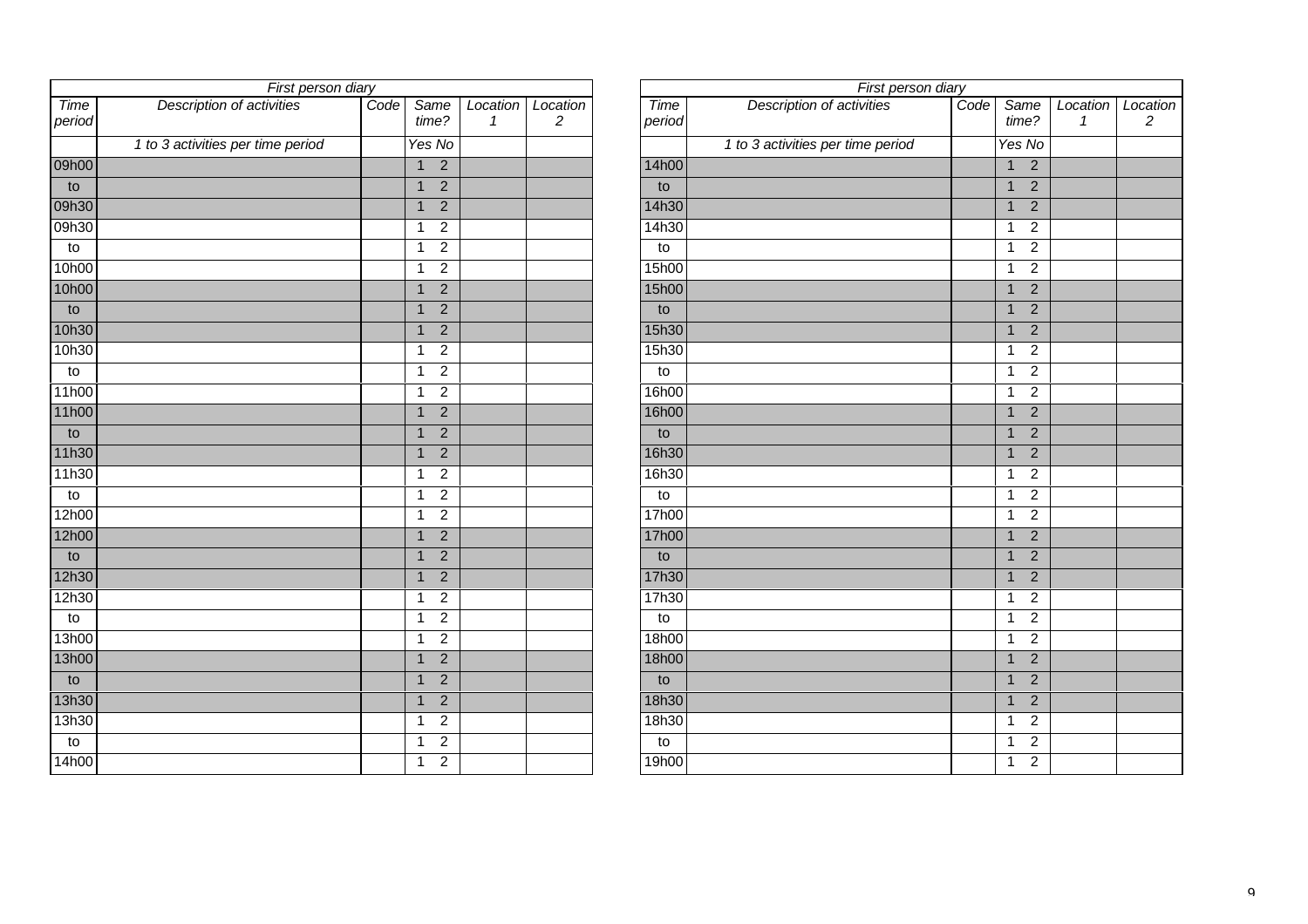|                                   | Code                      |                    |                | Location<br>1           | Location<br>$\overline{c}$ |
|-----------------------------------|---------------------------|--------------------|----------------|-------------------------|----------------------------|
| 1 to 3 activities per time period |                           |                    |                |                         |                            |
|                                   |                           | $\overline{1}$     | $\overline{2}$ |                         |                            |
|                                   |                           | $\overline{1}$     | $\overline{2}$ |                         |                            |
|                                   |                           | $\overline{1}$     | $\overline{2}$ |                         |                            |
|                                   |                           | 1                  | $\overline{c}$ |                         |                            |
|                                   |                           | $\overline{1}$     | $\overline{2}$ |                         |                            |
|                                   |                           | $\overline{1}$     | $\overline{2}$ |                         |                            |
|                                   |                           | 1                  | $\overline{c}$ |                         |                            |
|                                   |                           | $\mathbf{1}$       | $\overline{2}$ |                         |                            |
|                                   |                           | $\overline{1}$     | $\overline{2}$ |                         |                            |
|                                   |                           | 1                  | $\overline{c}$ |                         |                            |
|                                   |                           | $\overline{1}$     | $\overline{2}$ |                         |                            |
|                                   |                           | $\overline{1}$     | $\overline{2}$ |                         |                            |
|                                   |                           | $\overline{1}$     | $\overline{2}$ |                         |                            |
|                                   |                           | 1                  | $\overline{2}$ |                         |                            |
|                                   |                           | $\overline{1}$     | $\overline{2}$ |                         |                            |
|                                   |                           | 1                  | $\overline{c}$ |                         |                            |
|                                   |                           | $\overline{1}$     | $\overline{2}$ |                         |                            |
|                                   |                           | $\mathbf{1}$       | $\overline{2}$ |                         |                            |
|                                   |                           | $\overline{1}$     | $\overline{2}$ |                         |                            |
|                                   |                           | 1                  | $\overline{2}$ |                         |                            |
|                                   |                           | 1                  | $\overline{2}$ |                         |                            |
|                                   |                           | 1                  | $\overline{c}$ |                         |                            |
|                                   |                           | 1                  | $\overline{2}$ |                         |                            |
|                                   |                           | $\mathbf{1}$       | $\overline{2}$ |                         |                            |
|                                   |                           | $\overline{1}$     | $\overline{2}$ |                         |                            |
|                                   |                           | $\overline{1}$     | $\overline{2}$ |                         |                            |
|                                   |                           | $\overline{1}$     | $\overline{2}$ |                         |                            |
|                                   |                           | 1                  | $\overline{2}$ |                         |                            |
|                                   |                           | 1                  | $\overline{2}$ |                         |                            |
|                                   |                           | 1                  | $\overline{2}$ |                         |                            |
|                                   | Description of activities | First person diary |                | Same<br>time?<br>Yes No |                            |

|                | First person diary                |      |                                  |               |                            |
|----------------|-----------------------------------|------|----------------------------------|---------------|----------------------------|
| Time<br>period | Description of activities         | Code | Same<br>time?                    | Location<br>1 | Location<br>$\overline{c}$ |
|                | 1 to 3 activities per time period |      | Yes No                           |               |                            |
| 00h00          |                                   |      | $\overline{2}$<br>$\overline{1}$ |               |                            |
| to             |                                   |      | 1<br>$\overline{2}$              |               |                            |
| 00h30          |                                   |      | 1<br>$\overline{2}$              |               |                            |
| 00h30          |                                   |      | $\overline{c}$<br>1              |               |                            |
| to             |                                   |      | $\overline{2}$<br>1              |               |                            |
| 01h00          |                                   |      | $\overline{2}$<br>1              |               |                            |
| 01h00          |                                   |      | $\overline{2}$<br>$\mathbf{1}$   |               |                            |
| to             |                                   |      | $\overline{1}$<br>$\overline{2}$ |               |                            |
| 01h30          |                                   |      | $\overline{2}$<br>1              |               |                            |
| 01h30          |                                   |      | $\overline{2}$<br>1              |               |                            |
| to             |                                   |      | 1<br>$\overline{c}$              |               |                            |
| 02h00          |                                   |      | 1<br>$\overline{2}$              |               |                            |
| 02h00          |                                   |      | $\overline{2}$<br>1              |               |                            |
| to             |                                   |      | $\overline{2}$<br>1              |               |                            |
| 02h30          |                                   |      | $\overline{2}$<br>1              |               |                            |
| 02h30          |                                   |      | $\overline{2}$<br>1              |               |                            |
| to             |                                   |      | 1<br>$\overline{c}$              |               |                            |
| 03h00          |                                   |      | $\overline{2}$<br>1              |               |                            |
| 03h00          |                                   |      | 1<br>$\overline{2}$              |               |                            |
| to             |                                   |      | $\overline{2}$<br>1              |               |                            |
| 03h30          |                                   |      | $\overline{2}$<br>1              |               |                            |
| 03h30          |                                   |      | $\overline{2}$<br>1              |               |                            |
| to             |                                   |      | $\overline{2}$<br>1              |               |                            |
| 04h00          |                                   |      | $\overline{c}$<br>1              |               |                            |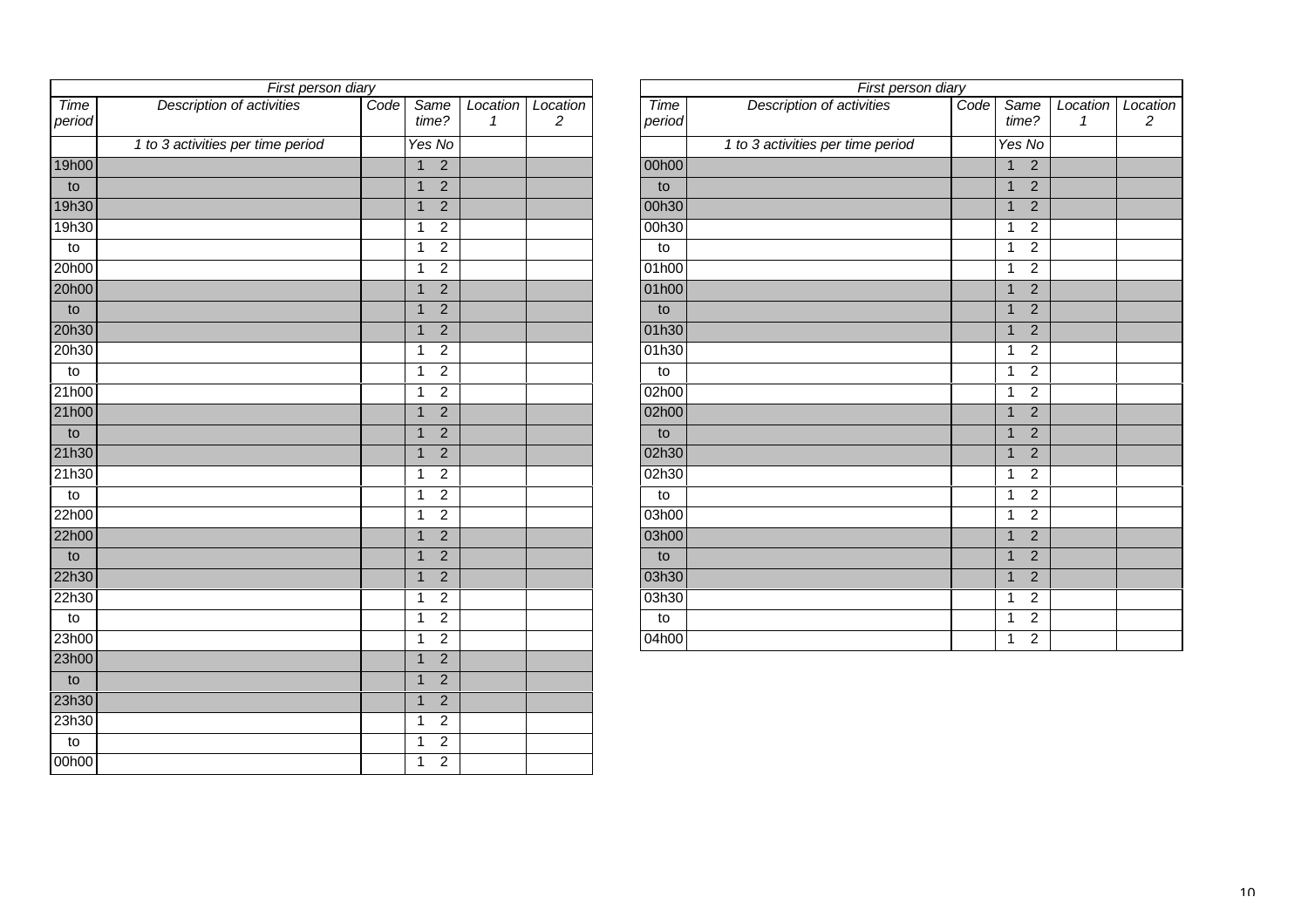#### **Location code 2**

- 1 Inside
- 2 Outside
- 3 Travelling on foot
- 4 Travelling by private transport (car, van, motorcyle)<br>5 Travelling by taxi (kombi or other)
- 5 Travelling by taxi (kombi or other)<br>6 Travelling by train
- 6 Travelling by train<br>7 Travelling by bus
- 7 Travelling by bus<br>8 Travelling by bicy
- 8 Travelling by bicycle<br>9 Travelling by other m
- Travelling by other means (specify)

*Note to interviewer: Probe for more activities if:*

- *(a) any activities took much longer than you would expect*
- *(b) activities that normally follow each other seem to be missing.*

#### **3.7 Did you spend any time during the day looking after children?\***

| Yes, not mentioned all the times $-$ go back and fill in child care activity |
|------------------------------------------------------------------------------|
| Yes, already mentioned all the times                                         |
| N٥                                                                           |

*If "1", go back and fill in extra child care activities in the diary. Write an asterisk (\*) next to the added activities. Then come back to question 3.8.*

#### **3.8 Was yesterday a typical day for you?\***

| 01 | <b>YES</b>                                                                |
|----|---------------------------------------------------------------------------|
| 02 | NO, BECAUSE I WAS ILL                                                     |
| 03 | NO. BECAUSE IT WAS SCHOO/UNIVERSITY/COLLEGE/TECHNIKON<br><b>HOLIDAYS</b>  |
| 04 | NO, BECAUSE I WAS ON LEAVE FROM WORK                                      |
| 05 | NO, BECAUSE THERE WAS A FUNERAL, WEDDING, BEREAVEMENT,<br><b>ETC</b>      |
| 06 | NO, BECAUSE THERE WAS A PROBLEM WITH THE WEATHER                          |
| 07 | NO, BECAUSE I WAS LOOKING AFTER ANOTHER<br><b>FAMILY/HOUSEHOLD MEMBER</b> |
| 08 | NO, BECAUSE THERE WAS ANOTHER FAMILY PROBLEM                              |
| 09 | NO, BECAUSE IT WAS A WEEKEND DAY                                          |
| 10 | NO, OTHER REASON (DESCRIBE):                                              |

## **3.9 Which activity during the day did you enjoy most?\***

| code | stivitv<br>Ar<br>$\cdot$ |
|------|--------------------------|
|      |                          |

## **3.10 Which activity during the day did you enjoy least?\***

|   | .   |
|---|-----|
| - | . . |
|   |     |

## **3.11 Overall, how did you feel about the day you just described?**

|   | I was too busy/I had too many things to do            |
|---|-------------------------------------------------------|
| ∸ | I had a comfortable amount of things to do in the day |
|   | I was not busy enough/I did not have enough to do     |

#### *3.12 Language in which interview was conducted:*

| 1              | <b>AFRIKAANS</b>  |
|----------------|-------------------|
| 2              | <b>ENGLISH</b>    |
| 3              | <b>ISINDEBELE</b> |
| $\overline{4}$ | <b>ISIXHOSA</b>   |
| 5              | <b>ISIZULU</b>    |
| 6              | <b>SEPEDI</b>     |
| 7              | <b>SESOTHO</b>    |
| 8              | <b>SISWATI</b>    |
| 9              | <b>SETSWANA</b>   |
| 10             | <b>TSIVENDA</b>   |
| 11             | <b>XITSONGA</b>   |
| 12             | <b>OTHER</b>      |
|                |                   |

#### *3.13 Did you use an interpreter during the interview?*

#### *3.14 Were any other people present during the interview?\**

| ⌒<br>- |  |  |  |
|--------|--|--|--|
|        |  |  |  |

*Time when finished this section (hour : minutes)*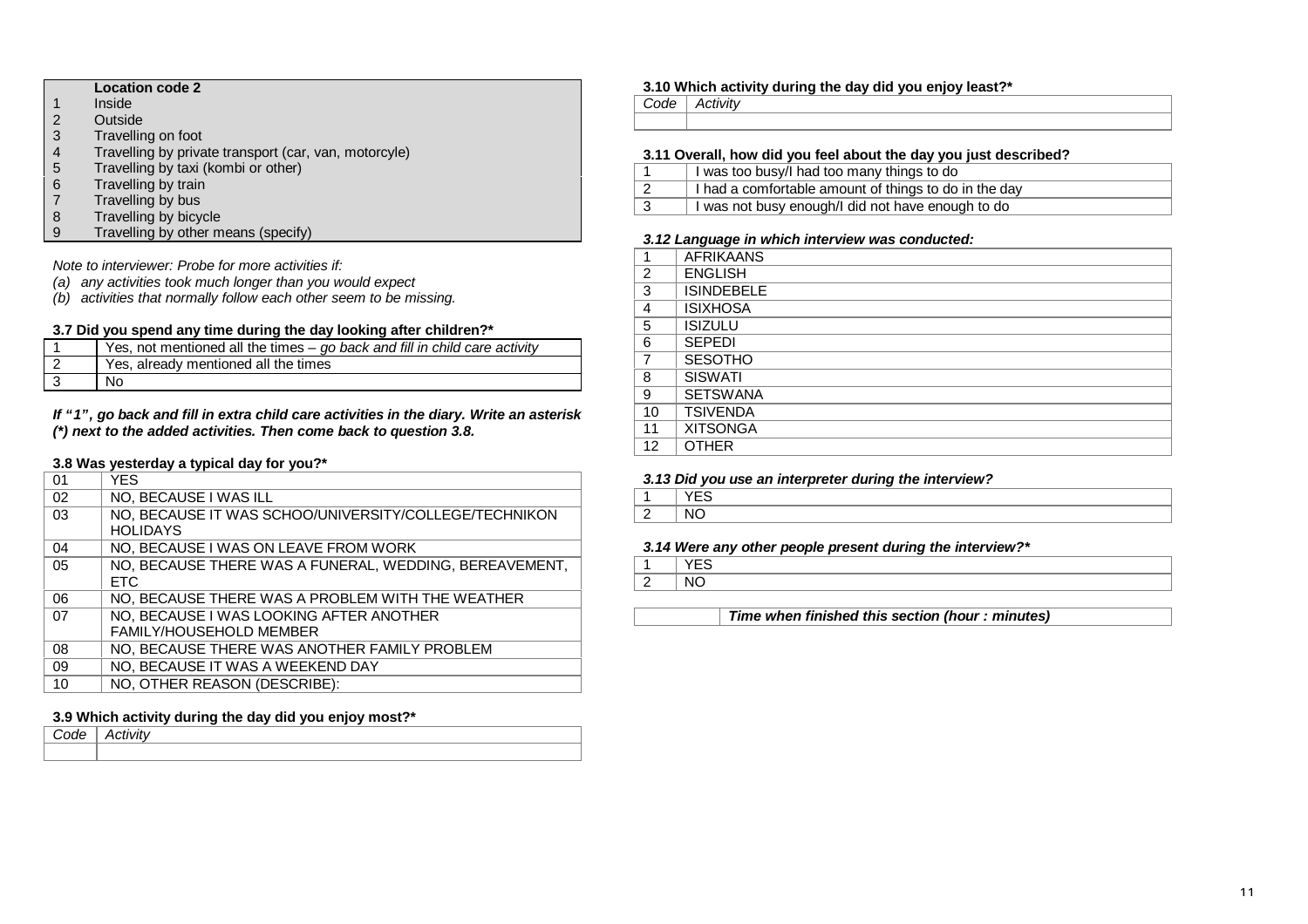## **SECTION 4: PERSON 2 DEMOGRAPHIC QUESTIONNAIRE**

## *Time when started this section (hour : minutes)*

## **4.1 How old are you?** *(in completed years)*

Age in completed years

#### *4.2 Is the person:*

## **4.3 Are you:\***

|        | African  |
|--------|----------|
| $\sim$ | Indian   |
| ົ<br>ن | Coloured |
|        | White    |
| 5      | Other    |

### **4.4 What is the highest school grade/class/standard that you passed?\***

| $\Omega$ | <b>NONE</b>                        |
|----------|------------------------------------|
| 1        | <b>GRADE 1/SUB A</b>               |
| 2        | <b>GRADE 2/SUB B</b>               |
| 3        | <b>GRADE 3/STANDARD 1</b>          |
| 4        | <b>GRADE 4/STANDARD 2</b>          |
| 5        | <b>GRADE 5/STANDARD 3</b>          |
| 6        | <b>GRADE 6/STANDARD 4</b>          |
| 7        | <b>GRADE 7/STANDARD 5</b>          |
| 8        | GRADE 8/STANDARD 6/FORM 1          |
| 9        | <b>GRADE 9/STANDARD 7/FORM 2</b>   |
| 10       | GRADE 10/STANDARD 8/FORM 3         |
| 11       | GRADE 11/STANDARD 9/FORM 4         |
| 12       | GRADE 12/STANDARD 10/FORM 5/MATRIC |

#### **4.5 Have you completed any studies after leaving school?** *(Only include courses of at least six months duration)*

### **4.6 What is your current marital status?** (*Read out all options and ask person which category best describes them)\**

| Never married                                  |
|------------------------------------------------|
| Married or living together as husband and wife |
| Widowed                                        |
| Divorced or separated                          |
|                                                |

**4.7 How many children aged under 18 years do you have who are still living?\***

| Your children under 18 years who still living |
|-----------------------------------------------|
|-----------------------------------------------|

## *If no children under 18 years, go to Q4.11*

**4.8 How many of these children under 18 years are living in this household?\***

Your children under 18 years living in this household

**4.9 How many children aged under 7 years do you have who are still living?\***

| Your children under 7 years who still living |  |
|----------------------------------------------|--|
|----------------------------------------------|--|

## *If no children under 7 years, go to Q4.11*

**4.10 How many of these children under 7 years are living in this household?\***

Your children under 7 years living in this household

## **4.11 In the last seven days, did you do any of the following activities? Did you:\***

| Yes                                           | No |                                                                    |
|-----------------------------------------------|----|--------------------------------------------------------------------|
|                                               | 2  | do any kind of business, big or small, for yourself                |
|                                               | 2  | help unpaid in a family business                                   |
|                                               | 2  | do any work on a household plot, food garden, kraal                |
|                                               | 2  | catch any fish or wild animals for food or sale                    |
|                                               | 2  | do domestic work for another household for payment in cash or kind |
|                                               | 2  | do any other work for wage, salary, piecework pay, commission or   |
|                                               |    | payment in kind                                                    |
| If $VFC$ is any of the chave no to $O$ if $E$ |    |                                                                    |

*If YES to any of the above, go to Q4.15.*

## **4.12 Do you have a job, business or other economic activity that you will definitely return to?**

| 4.15)<br>. |
|------------|
|            |

## **4.13 Do you want to do any of the activities that I asked you about?**

|          | evbe)<br>(Incluaing |  |
|----------|---------------------|--|
| ົດ<br>__ | NO (Go to Q4.17)    |  |
|          |                     |  |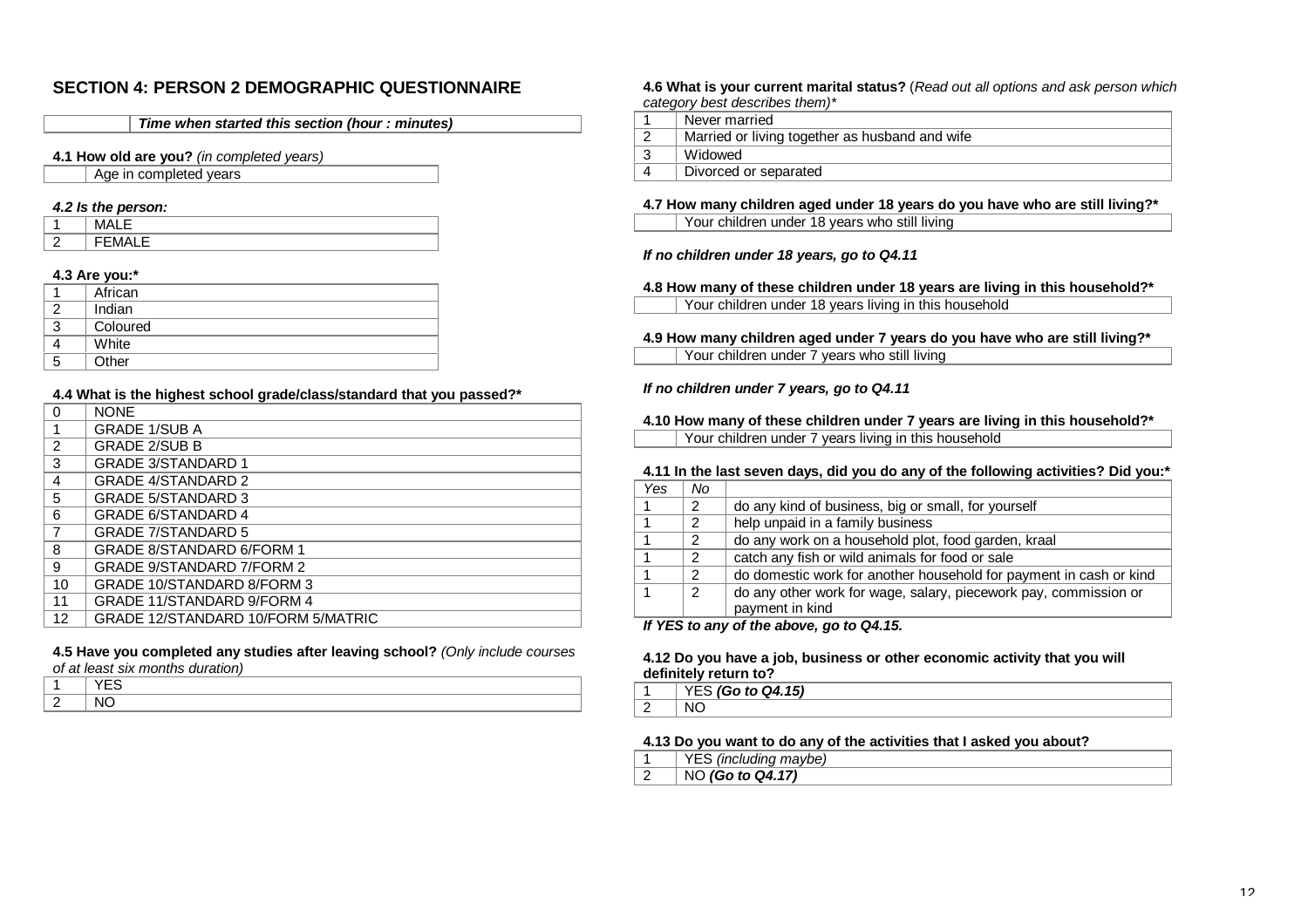#### **4.14 If the work or activity were available, when would you be able to start?**

- 1 | WITHIN A WEEK (SEVEN DAYS)
- 2 WITHIN TWO WEEKS (FOURTEEN DAYS)
- 3 WITHIN FOUR WEEKS (A MONTH)
- 4 LATER THAN FOUR WEEKS FROM NOW

#### **4.15 In the last four weeks have you taken any action to look for any of the types of work or start a business?\***

|        | to $Q4.17$ )<br>. |
|--------|-------------------|
| ∼<br>- |                   |

## **4.16 What was your main reason for not looking for work?** *(Choose only one)\**

|                | IN EDUCATION OR TRAINING                             |
|----------------|------------------------------------------------------|
| $\overline{2}$ | RETIRED OR TOO OLD TO WORK                           |
| 3              | DISABLED AND UNABLE TO WORK                          |
| $\overline{4}$ | HAVE GIVEN UP HOPE OF FINDING WORK                   |
| 5              | RESPONSIBLE FOR HOUSEWORK, LOOKING AFTER CHILDREN OR |
|                | OTHER PERSONS                                        |
| 6              | SATISFIED WITH CURRRENT WORK                         |
| $\overline{7}$ | OTHER, SPECIFY:                                      |

### **4.17** *(If worked in the last seven days)* **What kind of work did you do in the last seven days?**

*(If not working in last seven days)* **What kind of work did you do in your last work activity?**

*(If never worked, write "NEVER WORKED" and go to Q4.23)*

*[Write the person's occupation or job title. Write at least two words e.g. car salesperson, fruit and vegetable seller]\**

**4.18 What were your main tasks or duties in this work activity?\***

**4.19 What are/were the main goods and services produced by you (if selfemployed) or your place of work? What are/were the main functions?** *(Include the name of the place of work)\**

#### **4.20 Were you:\***

|   | Working for private household/s as a paid domestic worker, gardener or         |
|---|--------------------------------------------------------------------------------|
|   | security guard                                                                 |
| 2 | Working for someone else for pay in cash or kind                               |
| 3 | Working for yourself or for your family in a business/household plot with only |
|   | family workers                                                                 |
| 4 | Working for yourself or for your family in a business/household plot           |
|   | employing non-family workers                                                   |

#### **4.21 How many other people besides you worked regularly in this business?\***

Number of other people working in the business

#### **4.22 Would you call this business formal or informal?\***

|   | Formal   |
|---|----------|
| n | Informal |

#### **4.23 What is your personal main source of income or support to meet your daily needs?** *(Do not read out options)\**

| 01 | WAGE/SALARY/PIECEWORK PAY/COMMISSION                       |
|----|------------------------------------------------------------|
| 02 | EARNINGS FROM OWN BUSINESS OR FARM                         |
| 03 | STATE GRANTS (OLD AGE PENSION, CHILD SUPPORT, DISABILITY,  |
|    | <b>FOSTER CARE)</b>                                        |
| 04 | PRIVATE PENSION                                            |
| 05 | UNEMPLOYMENT INSURANCE FUND                                |
| 06 | <b>INVESTMENTS</b>                                         |
| 07 | MONEY FROM OTHER HOUSEHOLD MEMBERS, INCLUDING SPOUSE       |
| 08 | REMITTANCES FROM PEOPLE OUTSIDE THE HOUSEHOLD              |
| 09 | PRIVATE MAINTENANCE (FROM EX-SPOUSE OR FATHER OF CHILDREN) |
| 10 | OTHER. SPECIFY:                                            |
| 11 | NO PERSONAL INCOME                                         |

#### **4.24 What is your usual total monthly personal income from all sources?\***

|                | No personal income                      |
|----------------|-----------------------------------------|
| $\overline{2}$ | R <sub>1</sub> - R <sub>500</sub>       |
| 3              | R501 - R1 000                           |
| 4              | R <sub>1</sub> 001 - R <sub>5</sub> 000 |
| 5              | R5 001 - R10 000                        |
| 6              | R10 001 plus                            |
| 7              | Payment only in kind                    |
| 8              | <b>DON'T KNOW</b>                       |
| 9              | <b>REFUSAL</b>                          |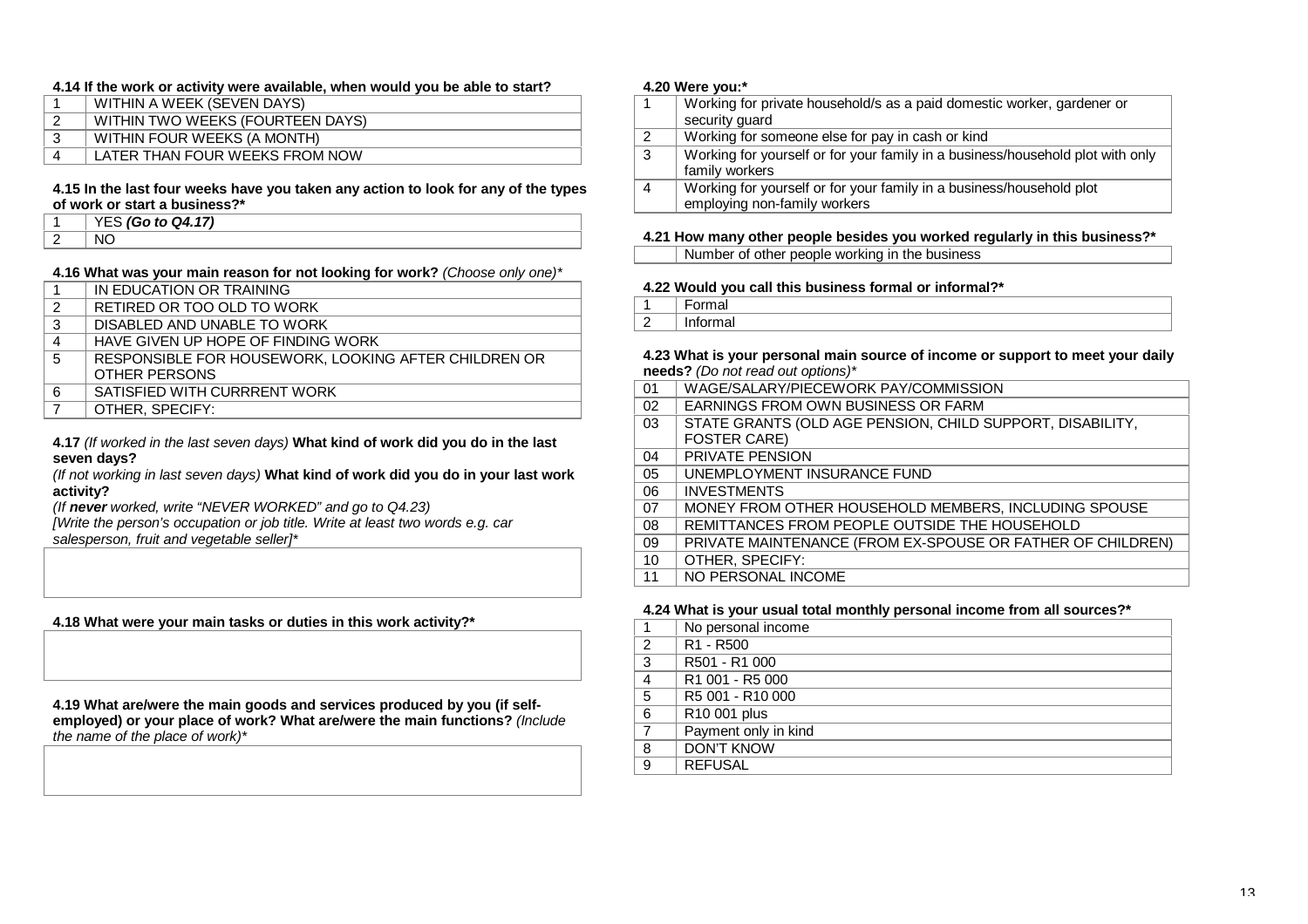## **4.25 Do you usually wear a watch or have a clock with you?\***

#### *4.26 Language in which interview was conducted:*

|    | <b>AFRIKAANS</b>  |
|----|-------------------|
| 2  | <b>ENGLISH</b>    |
| 3  | <b>ISINDEBELE</b> |
| 4  | <b>ISIXHOSA</b>   |
| 5  | <b>ISIZULU</b>    |
| 6  | <b>SEPEDI</b>     |
| 7  | <b>SESOTHO</b>    |
| 8  | <b>SISWATI</b>    |
| 9  | <b>SETSWANA</b>   |
| 10 | <b>TSIVENDA</b>   |
| 11 | <b>XITSONGA</b>   |
| 12 | <b>OTHER</b>      |

#### *4.27 Did you use an interpreter during the interview?*

## *4.28 Were any other people present during the interview?\**

*Time when finished this section (hour : minutes)*

## **SECTION 5: SECOND PERSON DIARY**

#### **Time when started this section (hour : minutes)**

*5.1 Date of day for which activities recorded: (This is the day before today)*



#### *5.2 Day of the week for which activities recorded: (This is the day before today)*

|   | Day of week of diary day |
|---|--------------------------|
|   | <b>MONDAY</b>            |
| 2 | <b>TUESDAY</b>           |
| 3 | <b>WEDNESDAY</b>         |
| 4 | <b>THURSDAY</b>          |
| 5 | <b>FRIDAY</b>            |
| 6 | <b>SATURDAY</b>          |
|   | <b>SUNDAY</b>            |

**5.3 What were you doing yesterday morning between 4 o'clock and half past four?** *(Fill in activity in first line for time period)"*

**5.4 What else were you doing during that period?** *(Fill in activities on next two lines for the time period)\**

**5.5** *(If more than one activity mentioned)*: **Did you do the activities at the same time, or one after the other?** *(Fill in same time column)\**

**5.6 Where were you when you did the activity?** *(Fill in location columns)\**

*Note to interviewer: Repeat these questions for each half hour period. Fill in the description of each activity, the same time and location columns while with the respondent. Add the activity codes after the interview is finished.*

|                | <b>Location code 1</b>                                                                      |
|----------------|---------------------------------------------------------------------------------------------|
| 1              | Own dwelling                                                                                |
| $\overline{2}$ | Someone else's dwelling                                                                     |
| 3              | Field farm or other agricultural workplace                                                  |
| 4              | Other workplace outside private dwelling                                                    |
| 5              | Educational establishment                                                                   |
| 6              | Public area <i>i.e.</i> not in a private dwelling workplace or educational<br>establishment |
| 7              | Travelling or waiting to travel                                                             |
| 8              | Other (specify)                                                                             |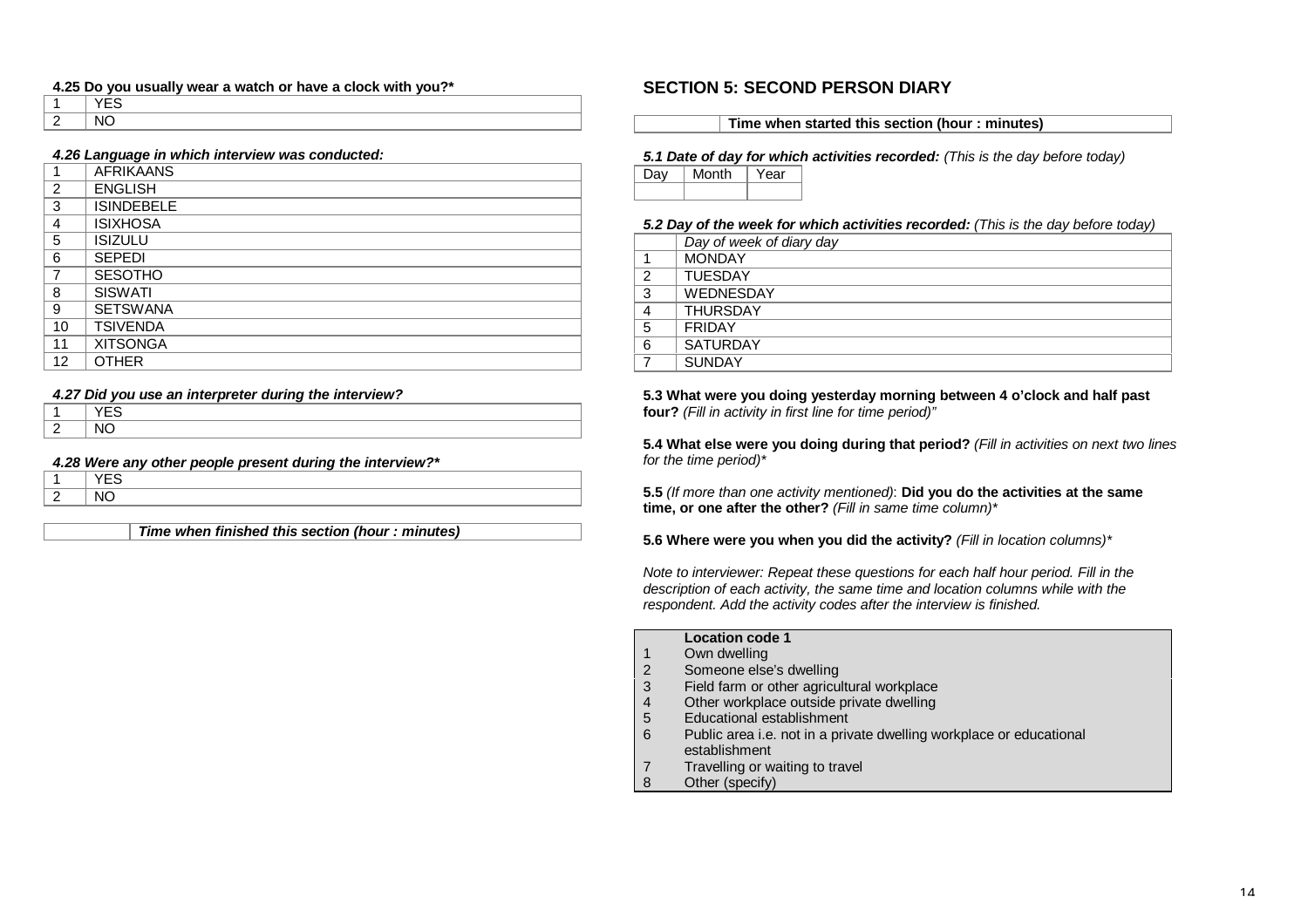| Second person diary               |      |                |                                                                                                                                                                                                                                                                                                                                                                                                                                                                                                                                                 |                                           |  |  |
|-----------------------------------|------|----------------|-------------------------------------------------------------------------------------------------------------------------------------------------------------------------------------------------------------------------------------------------------------------------------------------------------------------------------------------------------------------------------------------------------------------------------------------------------------------------------------------------------------------------------------------------|-------------------------------------------|--|--|
| Description of activities         | Code |                | Location<br>1                                                                                                                                                                                                                                                                                                                                                                                                                                                                                                                                   | Location<br>2                             |  |  |
| 1 to 3 activities per time period |      |                |                                                                                                                                                                                                                                                                                                                                                                                                                                                                                                                                                 |                                           |  |  |
|                                   |      | $\overline{1}$ |                                                                                                                                                                                                                                                                                                                                                                                                                                                                                                                                                 |                                           |  |  |
|                                   |      | $\overline{1}$ |                                                                                                                                                                                                                                                                                                                                                                                                                                                                                                                                                 |                                           |  |  |
|                                   |      | $\mathbf{1}$   |                                                                                                                                                                                                                                                                                                                                                                                                                                                                                                                                                 |                                           |  |  |
|                                   |      | 1              |                                                                                                                                                                                                                                                                                                                                                                                                                                                                                                                                                 |                                           |  |  |
|                                   |      | $\mathbf{1}$   |                                                                                                                                                                                                                                                                                                                                                                                                                                                                                                                                                 |                                           |  |  |
|                                   |      | 1              |                                                                                                                                                                                                                                                                                                                                                                                                                                                                                                                                                 |                                           |  |  |
|                                   |      | $\overline{1}$ |                                                                                                                                                                                                                                                                                                                                                                                                                                                                                                                                                 |                                           |  |  |
|                                   |      | $\overline{1}$ |                                                                                                                                                                                                                                                                                                                                                                                                                                                                                                                                                 |                                           |  |  |
|                                   |      | $\overline{1}$ |                                                                                                                                                                                                                                                                                                                                                                                                                                                                                                                                                 |                                           |  |  |
|                                   |      | $\mathbf{1}$   |                                                                                                                                                                                                                                                                                                                                                                                                                                                                                                                                                 |                                           |  |  |
|                                   |      | 1              |                                                                                                                                                                                                                                                                                                                                                                                                                                                                                                                                                 |                                           |  |  |
|                                   |      | $\overline{1}$ |                                                                                                                                                                                                                                                                                                                                                                                                                                                                                                                                                 |                                           |  |  |
|                                   |      | $\overline{1}$ |                                                                                                                                                                                                                                                                                                                                                                                                                                                                                                                                                 |                                           |  |  |
|                                   |      | $\mathbf{1}$   |                                                                                                                                                                                                                                                                                                                                                                                                                                                                                                                                                 |                                           |  |  |
|                                   |      | $\overline{1}$ |                                                                                                                                                                                                                                                                                                                                                                                                                                                                                                                                                 |                                           |  |  |
|                                   |      | 1              |                                                                                                                                                                                                                                                                                                                                                                                                                                                                                                                                                 |                                           |  |  |
|                                   |      | $\overline{1}$ |                                                                                                                                                                                                                                                                                                                                                                                                                                                                                                                                                 |                                           |  |  |
|                                   |      | $\overline{1}$ |                                                                                                                                                                                                                                                                                                                                                                                                                                                                                                                                                 |                                           |  |  |
|                                   |      | $\overline{1}$ |                                                                                                                                                                                                                                                                                                                                                                                                                                                                                                                                                 |                                           |  |  |
|                                   |      | $\mathbf{1}$   |                                                                                                                                                                                                                                                                                                                                                                                                                                                                                                                                                 |                                           |  |  |
|                                   |      | $\mathbf{1}$   |                                                                                                                                                                                                                                                                                                                                                                                                                                                                                                                                                 |                                           |  |  |
|                                   |      | 1              |                                                                                                                                                                                                                                                                                                                                                                                                                                                                                                                                                 |                                           |  |  |
|                                   |      | $\overline{1}$ |                                                                                                                                                                                                                                                                                                                                                                                                                                                                                                                                                 |                                           |  |  |
|                                   |      | 1              |                                                                                                                                                                                                                                                                                                                                                                                                                                                                                                                                                 |                                           |  |  |
|                                   |      | $\overline{1}$ |                                                                                                                                                                                                                                                                                                                                                                                                                                                                                                                                                 |                                           |  |  |
|                                   |      | $\overline{1}$ |                                                                                                                                                                                                                                                                                                                                                                                                                                                                                                                                                 |                                           |  |  |
|                                   |      | $\overline{1}$ |                                                                                                                                                                                                                                                                                                                                                                                                                                                                                                                                                 |                                           |  |  |
|                                   |      | $\mathbf{1}$   |                                                                                                                                                                                                                                                                                                                                                                                                                                                                                                                                                 |                                           |  |  |
|                                   |      | 1              |                                                                                                                                                                                                                                                                                                                                                                                                                                                                                                                                                 |                                           |  |  |
|                                   |      | 1              |                                                                                                                                                                                                                                                                                                                                                                                                                                                                                                                                                 |                                           |  |  |
|                                   |      |                | $\overline{2}$<br>$\overline{2}$<br>$\overline{2}$<br>$\overline{\mathbf{c}}$<br>$\overline{2}$<br>$\overline{2}$<br>$\overline{2}$<br>$\overline{2}$<br>$\overline{2}$<br>$\overline{2}$<br>$\overline{2}$<br>$\overline{2}$<br>$\overline{2}$<br>$\overline{2}$<br>$\overline{2}$<br>$\overline{c}$<br>$\overline{2}$<br>$\overline{2}$<br>$\overline{2}$<br>$\overline{2}$<br>$\overline{c}$<br>$\overline{2}$<br>$\overline{2}$<br>$\overline{2}$<br>$\overline{2}$<br>$\overline{2}$<br>$\overline{2}$<br>$\overline{2}$<br>$\overline{2}$ | Same<br>time?<br>Yes No<br>$\overline{2}$ |  |  |

| Second person diary |                                   |      |                |                |                          |                            |
|---------------------|-----------------------------------|------|----------------|----------------|--------------------------|----------------------------|
| Time<br>period      | Description of activities         | Code |                | Same<br>time?  | Location<br>$\mathbf{1}$ | Location<br>$\overline{c}$ |
|                     | 1 to 3 activities per time period |      | Yes No         |                |                          |                            |
| 09h00               |                                   |      | $\mathbf{1}$   | $\overline{2}$ |                          |                            |
| to                  |                                   |      | 1              | $\overline{2}$ |                          |                            |
| 09h30               |                                   |      | $\overline{1}$ | $\overline{2}$ |                          |                            |
| 09h30               |                                   |      | 1              | $\overline{2}$ |                          |                            |
| to                  |                                   |      | $\mathbf{1}$   | $\overline{2}$ |                          |                            |
| 10h00               |                                   |      | 1              | $\overline{2}$ |                          |                            |
| 10h00               |                                   |      | $\overline{1}$ | $\overline{2}$ |                          |                            |
| to                  |                                   |      | $\overline{1}$ | $\overline{2}$ |                          |                            |
| 10h30               |                                   |      | $\overline{1}$ | $\overline{2}$ |                          |                            |
| 10h30               |                                   |      | 1              | $\overline{2}$ |                          |                            |
| to                  |                                   |      | 1              | $\overline{2}$ |                          |                            |
| 11h00               |                                   |      | $\overline{1}$ | $\overline{2}$ |                          |                            |
| 11h00               |                                   |      | $\overline{1}$ | $\overline{2}$ |                          |                            |
| to                  |                                   |      | 1              | $\overline{2}$ |                          |                            |
| 11h30               |                                   |      | $\overline{1}$ | $\overline{2}$ |                          |                            |
| 11h30               |                                   |      | 1              | $\overline{2}$ |                          |                            |
| to                  |                                   |      | $\overline{1}$ | $\overline{2}$ |                          |                            |
| 12h00               |                                   |      | $\overline{1}$ | $\overline{2}$ |                          |                            |
| 12h00               |                                   |      | $\overline{1}$ | $\overline{2}$ |                          |                            |
| to                  |                                   |      | $\overline{1}$ | $\overline{2}$ |                          |                            |
| 12h30               |                                   |      | $\overline{1}$ | $\overline{2}$ |                          |                            |
| 12h30               |                                   |      | 1              | $\overline{2}$ |                          |                            |
| to                  |                                   |      | $\overline{1}$ | $\overline{2}$ |                          |                            |
| 13h00               |                                   |      | $\overline{1}$ | $\overline{2}$ |                          |                            |
| 13h00               |                                   |      | $\overline{1}$ | $\overline{2}$ |                          |                            |
| to                  |                                   |      | $\overline{1}$ | $\overline{2}$ |                          |                            |
| 13h30               |                                   |      | $\overline{1}$ | $\overline{2}$ |                          |                            |
| 13h30               |                                   |      | 1              | $\overline{2}$ |                          |                            |
| to                  |                                   |      | $\overline{1}$ | $\overline{2}$ |                          |                            |
| 14h00               |                                   |      | $\mathbf{1}$   | $\overline{2}$ |                          |                            |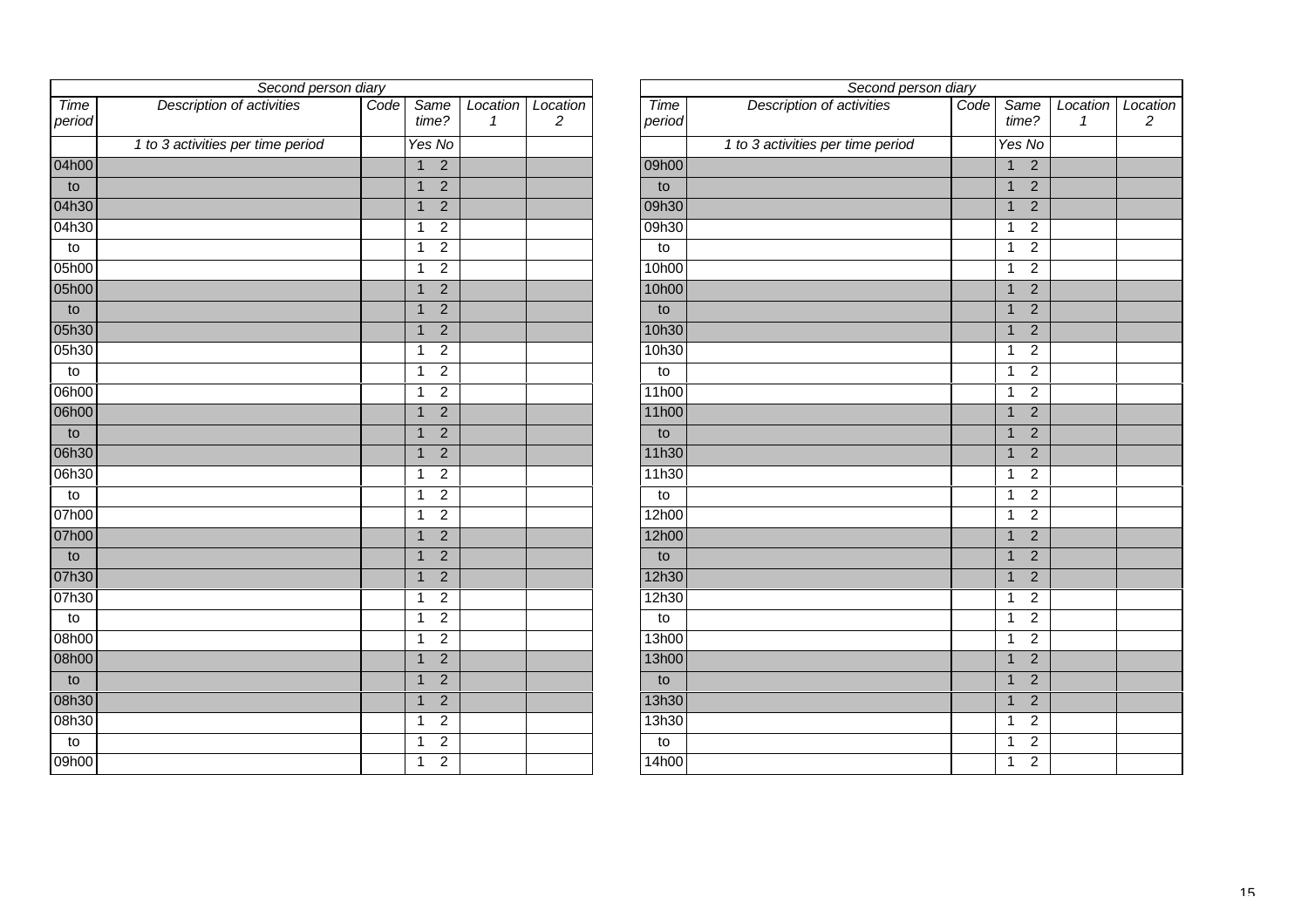|                 | Second person diary               |      |                |                         |               |               |
|-----------------|-----------------------------------|------|----------------|-------------------------|---------------|---------------|
| Time<br>period  | Description of activities         | Code |                | Same<br>time?           | Location<br>1 | Location<br>2 |
|                 | 1 to 3 activities per time period |      |                | Yes No                  |               |               |
| 14h00           |                                   |      | $\overline{1}$ | $\overline{2}$          |               |               |
| to              |                                   |      | $\mathbf{1}$   | $\overline{2}$          |               |               |
| 14h30           |                                   |      | $\mathbf{1}$   | $\overline{2}$          |               |               |
| 14h30           |                                   |      | 1              | $\overline{\mathbf{c}}$ |               |               |
| to              |                                   |      | 1              | $\overline{c}$          |               |               |
| 15h00           |                                   |      | 1              | $\overline{2}$          |               |               |
| 15h00           |                                   |      | $\overline{1}$ | $\overline{c}$          |               |               |
| $\overline{10}$ |                                   |      | $\overline{1}$ | $\overline{2}$          |               |               |
| 15h30           |                                   |      | $\overline{1}$ | $\overline{2}$          |               |               |
| 15h30           |                                   |      | 1              | $\overline{2}$          |               |               |
| to              |                                   |      | $\overline{1}$ | $\overline{2}$          |               |               |
| 16h00           |                                   |      | $\overline{1}$ | $\overline{2}$          |               |               |
| 16h00           |                                   |      | 1              | $\overline{2}$          |               |               |
| $\overline{10}$ |                                   |      | 1              | $\overline{2}$          |               |               |
| 16h30           |                                   |      | $\overline{1}$ | $\overline{2}$          |               |               |
| 16h30           |                                   |      | 1              | $\overline{c}$          |               |               |
| to              |                                   |      | $\overline{1}$ | $\overline{2}$          |               |               |
| 17h00           |                                   |      | $\overline{1}$ | $\overline{2}$          |               |               |
| 17h00           |                                   |      | $\overline{1}$ | $\overline{2}$          |               |               |
| to              |                                   |      | $\mathbf{1}$   | $\overline{2}$          |               |               |
| 17h30           |                                   |      | $\mathbf{1}$   | $\overline{2}$          |               |               |
| 17h30           |                                   |      | 1              | $\overline{c}$          |               |               |
| to              |                                   |      | $\overline{1}$ | $\overline{2}$          |               |               |
| 18h00           |                                   |      | 1              | $\overline{2}$          |               |               |
| 18h00           |                                   |      | $\overline{1}$ | $\overline{2}$          |               |               |
| to              |                                   |      | $\overline{1}$ | $\overline{2}$          |               |               |
| 18h30           |                                   |      | $\overline{1}$ | $\overline{2}$          |               |               |
| 18h30           |                                   |      | 1              | $\overline{2}$          |               |               |
| to              |                                   |      | 1              | $\overline{2}$          |               |               |
| 19h00           |                                   |      | 1              | $\overline{2}$          |               |               |

|                | Second person diary               |      |                |                         |                          |                            |  |
|----------------|-----------------------------------|------|----------------|-------------------------|--------------------------|----------------------------|--|
| Time<br>period | Description of activities         | Code |                | Same<br>time?           | Location<br>$\mathbf{1}$ | Location<br>$\overline{c}$ |  |
|                | 1 to 3 activities per time period |      |                | Yes No                  |                          |                            |  |
| 19h00          |                                   |      | 1              | $\overline{c}$          |                          |                            |  |
| to             |                                   |      | 1              | $\overline{2}$          |                          |                            |  |
| 19h30          |                                   |      | 1              | $\overline{2}$          |                          |                            |  |
| 19h30          |                                   |      | 1              | $\overline{c}$          |                          |                            |  |
| to             |                                   |      | 1              | $\overline{\mathbf{c}}$ |                          |                            |  |
| 20h00          |                                   |      | 1              | $\overline{2}$          |                          |                            |  |
| 20h00          |                                   |      | $\overline{1}$ | $\overline{2}$          |                          |                            |  |
| to             |                                   |      | $\mathbf{1}$   | $\overline{2}$          |                          |                            |  |
| 20h30          |                                   |      | 1              | $\overline{2}$          |                          |                            |  |
| 20h30          |                                   |      | 1              | $\overline{\mathbf{c}}$ |                          |                            |  |
| to             |                                   |      | 1              | 2                       |                          |                            |  |
| 21h00          |                                   |      | 1              | $\overline{c}$          |                          |                            |  |
| 21h00          |                                   |      | 1              | $\overline{2}$          |                          |                            |  |
| to             |                                   |      | $\mathbf{1}$   | $\overline{2}$          |                          |                            |  |
| 21h30          |                                   |      | $\mathbf{1}$   | $\overline{2}$          |                          |                            |  |
| 21h30          |                                   |      | 1              | 2                       |                          |                            |  |
| to             |                                   |      | 1              | $\overline{c}$          |                          |                            |  |
| 22h00          |                                   |      | 1              | $\overline{2}$          |                          |                            |  |
| 22h00          |                                   |      | 1              | $\overline{2}$          |                          |                            |  |
| to             |                                   |      | 1              | $\overline{2}$          |                          |                            |  |
| 22h30          |                                   |      | 1              | $\overline{2}$          |                          |                            |  |
| 22h30          |                                   |      | 1              | $\overline{c}$          |                          |                            |  |
| to             |                                   |      | 1              | $\overline{2}$          |                          |                            |  |
| 23h00          |                                   |      | 1              | $\overline{\mathbf{c}}$ |                          |                            |  |
| 23h00          |                                   |      | 1              | $\overline{2}$          |                          |                            |  |
| to             |                                   |      | 1              | $\overline{c}$          |                          |                            |  |
| 23h30          |                                   |      | 1              | $\overline{2}$          |                          |                            |  |
| 23h30          |                                   |      | 1              | $\overline{\mathbf{c}}$ |                          |                            |  |
| to             |                                   |      | 1              | $\overline{2}$          |                          |                            |  |
| 00h00          |                                   |      | 1              | $\overline{c}$          |                          |                            |  |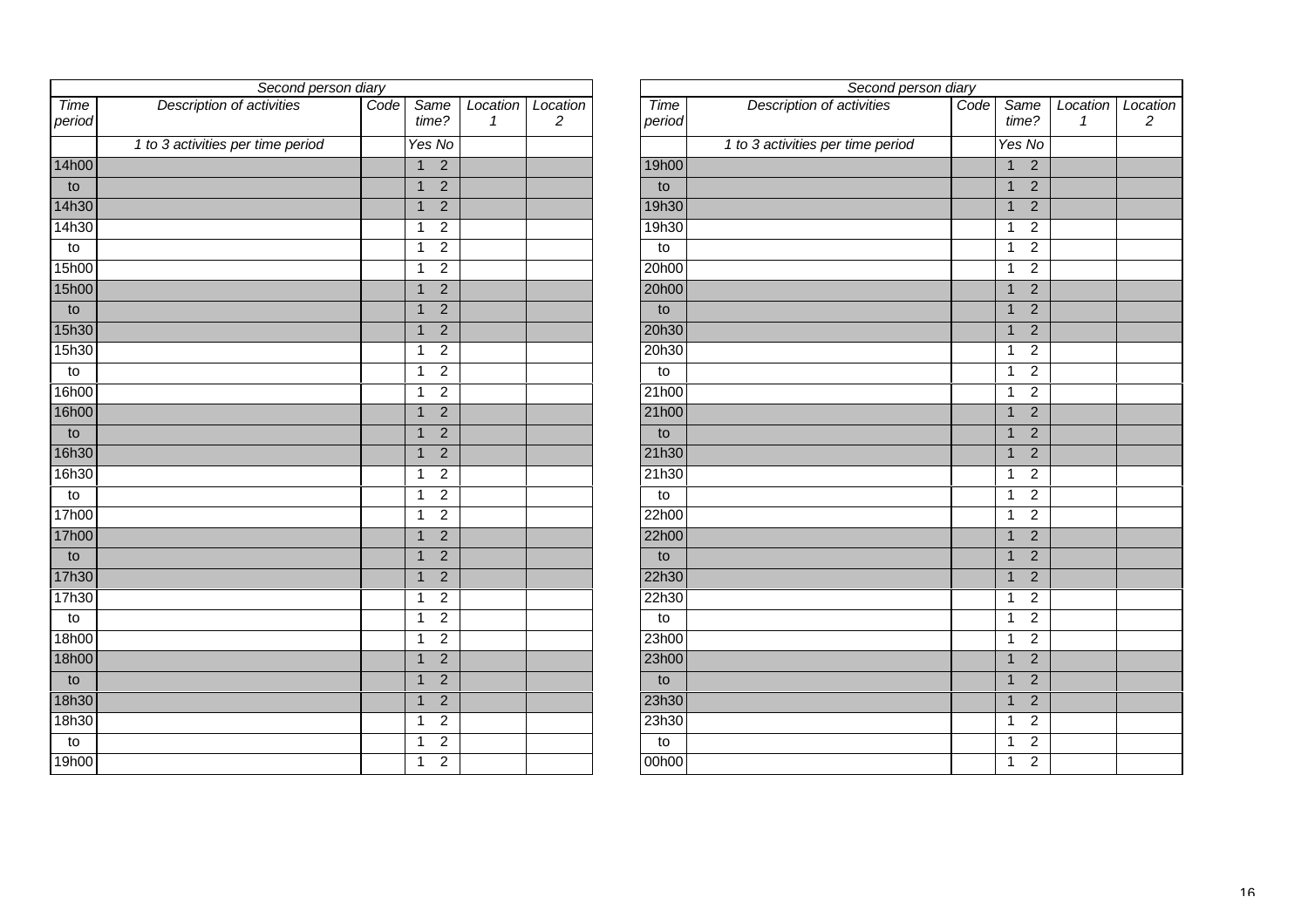| Second person diary          |                                   |      |                                  |               |                                     |  |
|------------------------------|-----------------------------------|------|----------------------------------|---------------|-------------------------------------|--|
| $\overline{T}$ ime<br>period | Description of activities         | Code | Same<br>time?                    | Location<br>1 | Location<br>$\overline{\mathbf{c}}$ |  |
|                              | 1 to 3 activities per time period |      | Yes No                           |               |                                     |  |
| 00h00                        |                                   |      | $\overline{2}$<br>1              |               |                                     |  |
| to                           |                                   |      | $\overline{1}$<br>$\overline{2}$ |               |                                     |  |
| 00h30                        |                                   |      | 1<br>$\overline{2}$              |               |                                     |  |
| 00h30                        |                                   |      | $\overline{2}$<br>1              |               |                                     |  |
| to                           |                                   |      | 1<br>$\overline{2}$              |               |                                     |  |
| 01h00                        |                                   |      | 1<br>$\overline{2}$              |               |                                     |  |
| 01h00                        |                                   |      | $\overline{2}$<br>1              |               |                                     |  |
| to                           |                                   |      | 1<br>$\overline{2}$              |               |                                     |  |
| 01h30                        |                                   |      | 1<br>$\overline{2}$              |               |                                     |  |
| 01h30                        |                                   |      | $\overline{c}$<br>1              |               |                                     |  |
| to                           |                                   |      | 1<br>$\overline{c}$              |               |                                     |  |
| 02h00                        |                                   |      | $\overline{2}$<br>1              |               |                                     |  |
| 02h00                        |                                   |      | $\overline{2}$<br>$\overline{1}$ |               |                                     |  |
| to                           |                                   |      | $\overline{2}$<br>1              |               |                                     |  |
| 02h30                        |                                   |      | $\overline{2}$<br>1              |               |                                     |  |
| 02h30                        |                                   |      | $\overline{c}$<br>1              |               |                                     |  |
| to                           |                                   |      | $\overline{c}$<br>1              |               |                                     |  |
| 03h00                        |                                   |      | $\overline{2}$<br>1              |               |                                     |  |
| 03h00                        |                                   |      | $\overline{1}$<br>$\overline{2}$ |               |                                     |  |
| to                           |                                   |      | $\overline{2}$<br>1              |               |                                     |  |
| 03h30                        |                                   |      | $\overline{2}$<br>$\overline{1}$ |               |                                     |  |
| 03h30                        |                                   |      | $\overline{2}$<br>1              |               |                                     |  |
| to                           |                                   |      | $\overline{2}$<br>1              |               |                                     |  |
| 04h00                        |                                   |      | $\overline{2}$<br>1              |               |                                     |  |

## **Location code 2**

- 1 Inside<br>2 Outsid
- 2 Outside<br>3 Travellin
- **Travelling on foot**
- 4 Travelling by private transport (car, van, motorcyle)<br>5 Travelling by taxi (kombi or other)
- 5 Travelling by taxi (kombi or other)<br>6 Travelling by train
- Travelling by train
- 7 Travelling by bus<br>8 Travelling by bicy
- Travelling by bicycle
- 9 Travelling by other means (specify)

*Note to interviewer: Probe for more activities if:*

*(a) any activities took much longer than you would expect*

*(b) activities that normally follow each other seem to be missing.*

## **5.7 Did you spend any time during the day looking after children?\***

| Yes, not mentioned all the times $-$ go back and fill in child care activity |
|------------------------------------------------------------------------------|
| Yes, already mentioned all the times                                         |
| No.                                                                          |

*If "1", go back and fill in extra child care activities in the diary. Write an asterisk (\*) next to the added activities. Then come back to question 5.4.*

**5.8 Was yesterday a typical day for you?**

| 01 | YFS                                                                       |
|----|---------------------------------------------------------------------------|
| 02 | NO, BECAUSE I WAS ILL                                                     |
| 03 | NO, BECAUSE IT WAS SCHOOL/UNIVERSITY/COLLEGE/TECHNIKON<br><b>HOLIDAYS</b> |
| 04 | NO, BECAUSE I WAS ON LEAVE FROM WORK                                      |
| 05 | NO, BECAUSE THERE WAS A FUNERAL, WEDDING, BEREAVEMENT,<br>ETC.            |
| 06 | NO, BECAUSE THERE WAS A PROBLEM WITH THE WEATHER                          |
| 07 | NO, BECAUSE I WAS LOOKING AFTER ANOTHER<br><b>FAMILY/HOUSEHOLD MEMBER</b> |
| 08 | NO, BECAUSE THERE WAS ANOTHER FAMILY PROBLEM                              |
| 09 | NO, BECAUSE IT WAS A WEEKEND DAY                                          |
| 10 | NO, OTHER REASON (DESCRIBE):                                              |

## **5.9 Which activity during the day did you enjoy most?\***

| Code   Activity |  |  |
|-----------------|--|--|
|                 |  |  |

## **5.10 Which activity during the day did you enjoy least?\***

| Code | Activity |
|------|----------|
|      |          |

## **5.11 Overall, how did you feel about the day you just described?**

|  | I was too busy/I had too many things to do            |
|--|-------------------------------------------------------|
|  | I had a comfortable amount of things to do in the day |
|  | I was not busy enough/I did not have enough to do     |